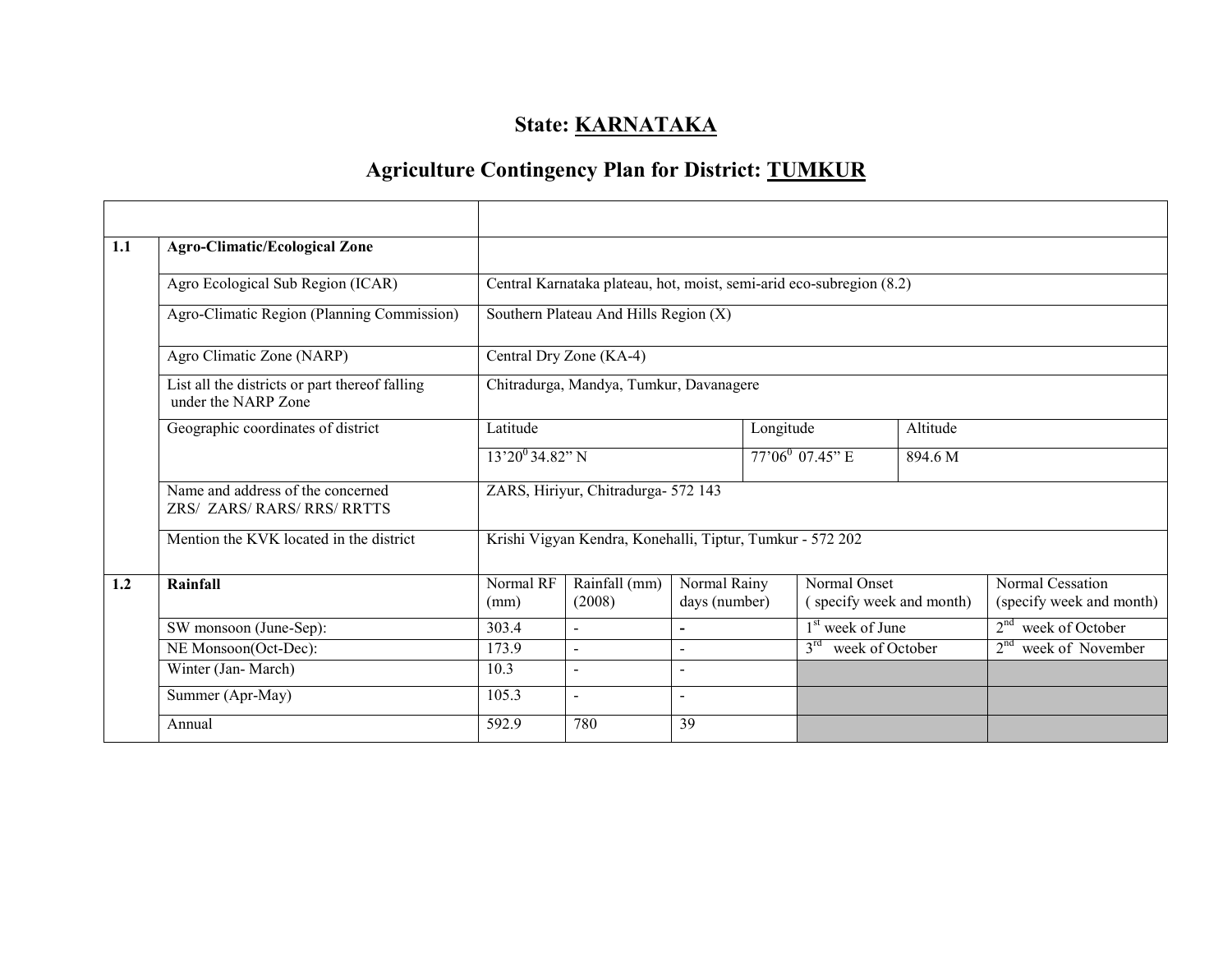| 1.3 | <b>Land use</b><br>pattern of the | Geographical<br>area | Forest<br>area | Land under<br>non-  | Permanent<br>pastures | Cultivable<br>wasteland | Land under<br>Misc. tree | Barren and<br>uncultivable | Current<br>fallows | Other<br>fallows | Net area<br>sown |
|-----|-----------------------------------|----------------------|----------------|---------------------|-----------------------|-------------------------|--------------------------|----------------------------|--------------------|------------------|------------------|
|     | district (latest<br>statistics)   |                      |                | agricultural<br>use |                       |                         | crops and<br>groves      | land                       |                    |                  |                  |
|     | Area (Lakh ha)                    | 1064.7               | 45.2           | 83.8                | 79.4                  | 62.6                    | 20.1                     | 67.5                       | 86.4               | 36.8             | 582.6            |

| 1.4 | Major Soils (common names like                   | Area $('000 ha)$ | Percent (%) of total geographical area |
|-----|--------------------------------------------------|------------------|----------------------------------------|
|     | shallow red soils etc.,)                         |                  |                                        |
|     | <b>Black soil</b>                                | 32.04            | 0.048                                  |
|     | <b>Red soil</b>                                  | 386.531          | 0.58                                   |
|     | <b>Sandy soil</b>                                | 37.975           | 0.056                                  |
|     | Sandy loam                                       | 209.743          | 0.314                                  |
| 1.5 | Area $('000 ha)$<br><b>Agricultural land use</b> |                  | Cropping intensity %                   |
|     | Net sown area                                    | 582.6            | 106.5                                  |
|     | Area sown more than once                         | <b>39.0</b>      |                                        |
|     | Gross cropped area                               | 621.6            |                                        |

| 1.6 | Irrigation                   |                          | Area ('000 ha)           |                                    |
|-----|------------------------------|--------------------------|--------------------------|------------------------------------|
|     | Net irrigated area           |                          | 117.8                    |                                    |
|     | Gross irrigated area         |                          | $\blacksquare$           |                                    |
|     | Rainfed area                 |                          | 464.8                    |                                    |
|     | <b>Sources of Irrigation</b> | Number                   | Area ('000 ha)           | Percentage of total irrigated area |
|     | Canals                       |                          |                          |                                    |
|     | Tanks                        | 1,642                    | .661                     |                                    |
|     | Open wells                   | 1,40,924                 | 0.969                    |                                    |
|     | Bore wells                   | 75,209                   | 120.790                  |                                    |
|     | Lift irrigation              | $\mathbf{r}$             | 0.032                    |                                    |
|     | Micro-irrigation             |                          | $\,$                     | $\overline{\phantom{a}}$           |
|     | Other sources                | $\overline{\phantom{a}}$ | $\overline{\phantom{a}}$ |                                    |
|     | <b>Total Irrigated Area</b>  |                          | 148.165                  |                                    |
|     | Pump sets                    | 1,38,600                 |                          |                                    |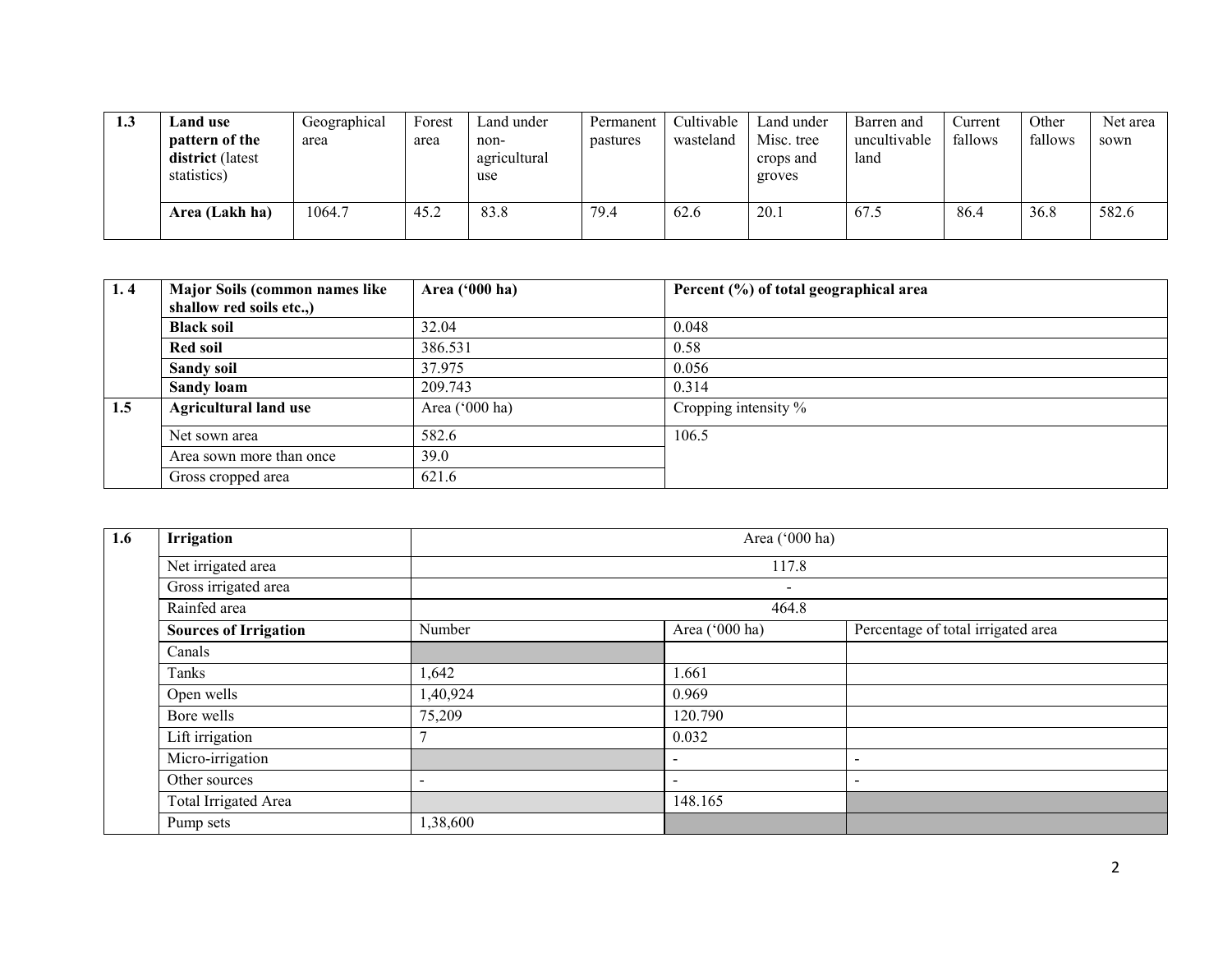| No. of Tractors                        | 20,468                                                                                                |             |  |  |  |
|----------------------------------------|-------------------------------------------------------------------------------------------------------|-------------|--|--|--|
| Groundwater availability and use*      | No. of blocks/Tehsils                                                                                 | $(\%)$ area |  |  |  |
| (Data source: State/Central            |                                                                                                       |             |  |  |  |
| <b>Ground water Department /Board)</b> |                                                                                                       |             |  |  |  |
| Over exploited                         |                                                                                                       |             |  |  |  |
| Critical                               | -                                                                                                     |             |  |  |  |
| Semi-critical                          | -                                                                                                     |             |  |  |  |
| Safe                                   |                                                                                                       |             |  |  |  |
| Wastewater availability and use        | $\overline{\phantom{a}}$                                                                              |             |  |  |  |
| Ground water quality                   |                                                                                                       |             |  |  |  |
|                                        | *over-exploited: groundwater utilization > 100%; critical: 90-100%; semi-critical: 70-90%; safe: <70% |             |  |  |  |

### 1.7 Area under major field crops & horticulture etc. (2008-09)

| <b>Major Field Crops cultivated</b>  |                          |               |                          | Area ('000 ha)    |                |              |  |
|--------------------------------------|--------------------------|---------------|--------------------------|-------------------|----------------|--------------|--|
|                                      |                          | <b>Kharif</b> |                          | Rabi              | <b>Summer</b>  | <b>Total</b> |  |
|                                      | <b>Irrigated</b>         | Rainfed       | <b>Irrigated</b>         | Rainfed           |                |              |  |
| Paddy                                | 22.4                     | 0.4           | 0.3                      | $\sim$            | 10.4           | 33.5         |  |
| Ragi                                 | 6.4                      | 183.9         | 0.1                      | 0.5               | 1.1            | 192.1        |  |
| Maize                                | 0.2                      | 9.9           | $\sim$                   | $\sim$            | $\blacksquare$ | 25.3         |  |
| Redgram                              | 5.6                      | 15.2          | 0.9                      | 2.9               | 0.4            | 10.2         |  |
| Groundnut                            | 0.06                     | 86.8          |                          | $\blacksquare$    | 6.4            | 93.3         |  |
| Horsegram                            | $\overline{\phantom{a}}$ | 29.5          | $\overline{\phantom{a}}$ | 9.8               | $\blacksquare$ | 39.3         |  |
| Horticulture crops - Fruits          | Total area               |               |                          |                   |                |              |  |
| Mango                                |                          |               |                          | 10.6              |                |              |  |
| Banana                               |                          |               |                          | 4.6               |                |              |  |
| Sapota                               |                          |               |                          | 0.4               |                |              |  |
| Pomegranate                          |                          |               |                          | 0.6               |                |              |  |
| Horticultural crops - Vegetables     |                          |               |                          | <b>Total area</b> |                |              |  |
| <b>Vegetables</b>                    |                          |               |                          | 2.5               |                |              |  |
| <b>Horticultural crops - Flowers</b> |                          |               |                          | 2.2               |                |              |  |
| <b>Medicinal and Aromatic crops</b>  | 0.1                      |               |                          |                   |                |              |  |
| <b>Plantation crops</b>              |                          |               |                          | <b>Total area</b> |                |              |  |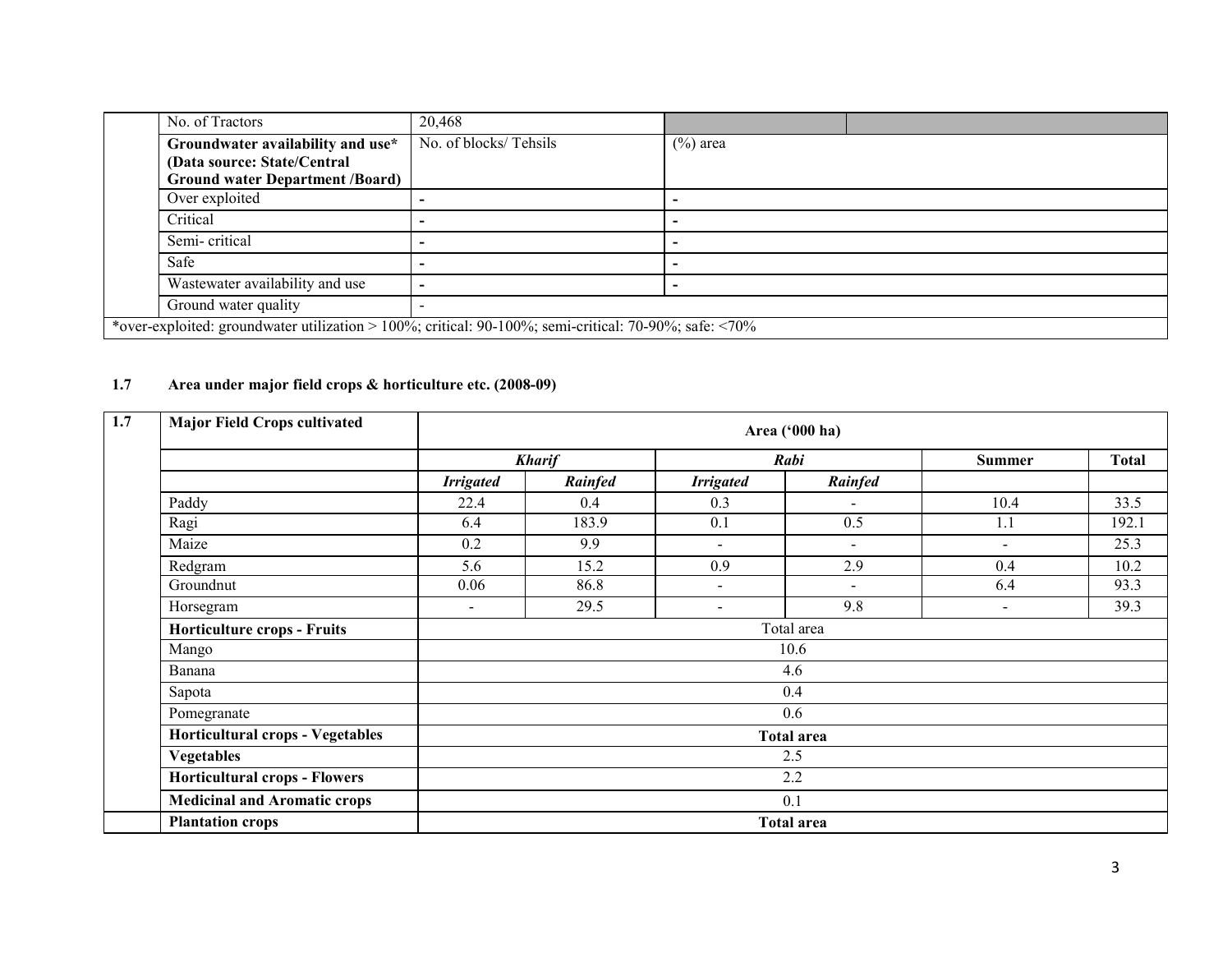| Coconut                 |                        | 122.5             |  |
|-------------------------|------------------------|-------------------|--|
| Arecanut                |                        | 19.0              |  |
| <b>Fodder crops</b>     |                        | <b>Total area</b> |  |
| Fodder Jowar            |                        | 0.3               |  |
|                         | Total fodder crop area | $\blacksquare$    |  |
| <b>Grazing land</b>     |                        | $\sim$            |  |
| Sericulture etc         |                        | $\blacksquare$    |  |
| <b>Others (Specify)</b> |                        | $\sim$            |  |

| 1.8  | Livestock                                         |                          | <b>Male ('000)</b>       |                    | Female ('000)                            |                                                        | <b>Total ('000)</b>                            |
|------|---------------------------------------------------|--------------------------|--------------------------|--------------------|------------------------------------------|--------------------------------------------------------|------------------------------------------------|
|      | Non descriptive Cattle (local low<br>yielding)    |                          | 180.8                    |                    |                                          |                                                        | 448.0                                          |
|      | Crossbred cattle                                  |                          | 4.9                      |                    |                                          |                                                        | 141.1                                          |
|      | Non descriptive Buffaloes (local low<br>yielding) |                          | 19.0                     |                    |                                          |                                                        | 241.7                                          |
|      | <b>Graded Buffaloes</b>                           |                          | $\blacksquare$           |                    |                                          |                                                        | 241907                                         |
|      | Goat                                              |                          | $\blacksquare$           |                    | $\blacksquare$                           |                                                        | 517763                                         |
|      | Sheep                                             |                          | $\overline{\phantom{0}}$ |                    | $\overline{\phantom{0}}$                 |                                                        | 1061383                                        |
|      | Others (Camel, Pig, Yak etc.)                     |                          | $\blacksquare$           |                    |                                          | $\blacksquare$                                         |                                                |
|      | Commercial dairy farms (Number)                   |                          |                          |                    |                                          |                                                        |                                                |
| 1.9  | <b>Poultry</b>                                    |                          | No. of farms             |                    |                                          | Total No. of birds ('000)                              |                                                |
|      | Commercial                                        | $\overline{\phantom{a}}$ |                          |                    |                                          | 711273                                                 |                                                |
|      | Backyard                                          |                          |                          |                    |                                          |                                                        |                                                |
| 1.10 | Fisheries (Data source: Chief Planning Officer)   |                          |                          |                    |                                          |                                                        |                                                |
|      | A. Capture                                        |                          |                          |                    |                                          |                                                        |                                                |
|      | i) Marine (Data Source: Fisheries<br>Department)  | No. of fishermen         | <b>Boats</b>             |                    |                                          | <b>Nets</b>                                            | <b>Storage facilities (Ice</b><br>plants etc.) |
|      |                                                   |                          | Mechanized               | Non-<br>mechanized | Mechanized<br>(Trawl nets,<br>Gill nets) | Non-mechanized<br>(Shore Seines,<br>Stake & trap nets) |                                                |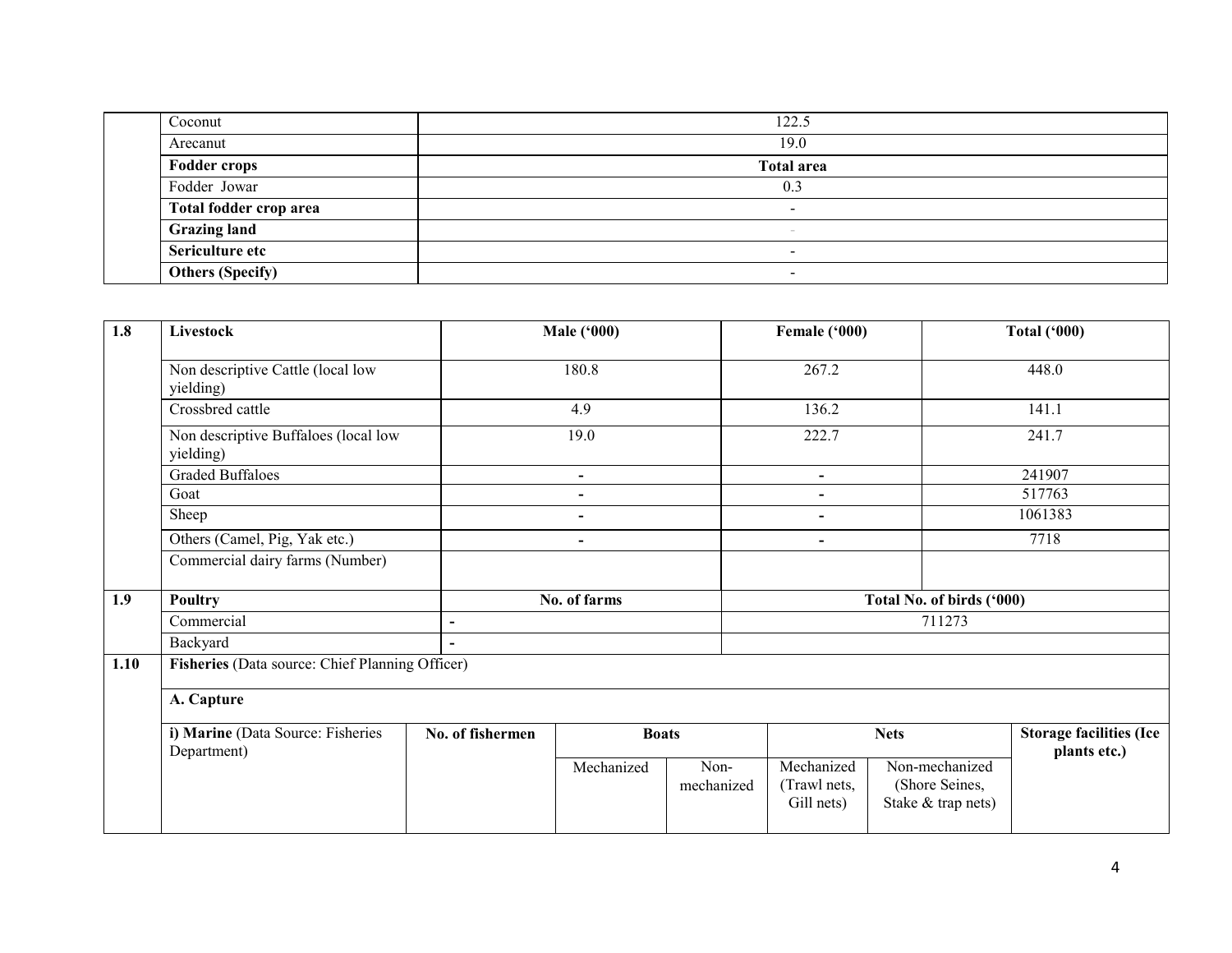| ii) Inland (Data Source: Fisheries                             | No. Farmer owned ponds | <b>No. of Reservoirs</b> | No. of village tanks<br>1285  |  |  |  |  |  |
|----------------------------------------------------------------|------------------------|--------------------------|-------------------------------|--|--|--|--|--|
| Department)                                                    | 96                     |                          |                               |  |  |  |  |  |
| <b>B.</b> Culture                                              |                        |                          |                               |  |  |  |  |  |
|                                                                | Water Spread Area (ha) |                          |                               |  |  |  |  |  |
|                                                                |                        | Yield (t/ha)             | <b>Production ('000 tons)</b> |  |  |  |  |  |
| i) Brackish water (Data Source:<br>MPEDA/Fisheries Department) |                        |                          |                               |  |  |  |  |  |
| ii) Fresh water (Data Source:<br><b>Fisheries Department)</b>  | 10                     | 2.2                      | 22.                           |  |  |  |  |  |

#### **1.11** Production and Productivity of major crops (Average of last 5 years: 2004, 05, 06, 07, 08)

| 1.11 | Name of crop                                                              | Kharif                   |                          |                          | Rabi                     |                          | Summer                   | <b>Total</b>          |                          | Crop                                  |  |  |
|------|---------------------------------------------------------------------------|--------------------------|--------------------------|--------------------------|--------------------------|--------------------------|--------------------------|-----------------------|--------------------------|---------------------------------------|--|--|
|      |                                                                           | Production<br>(000 t)    | Productivity<br>(kg/ha)  | Production<br>(000 t)    | Productivity<br>(kg/ha)  | Production<br>(000 t)    | Productivity<br>(kg/ha)  | Production<br>(000 t) | Productivity<br>(kg/ha)  | residue as<br>fodder<br>$(°000$ tons) |  |  |
|      | Major Field crops (Crops to be identified based on total acreage)         |                          |                          |                          |                          |                          |                          |                       |                          |                                       |  |  |
|      | Paddy                                                                     | 846.9                    | 3715                     |                          | 4577                     |                          |                          | 84.7                  | 4,146                    |                                       |  |  |
|      | Ragi                                                                      | 392.7                    | 2063                     | 1.2                      | 1925                     |                          | $\overline{\phantom{0}}$ | 393.9                 | 1,994                    |                                       |  |  |
|      | Redgram                                                                   | 6.2                      | 615                      |                          | $\overline{\phantom{a}}$ |                          |                          | 6.2                   | 615                      |                                       |  |  |
|      | Maize                                                                     | 66.3                     | 3186                     | 7.4                      | 1850                     |                          |                          | 7.4                   | 2518                     |                                       |  |  |
|      | Groundnut                                                                 | 48.6                     | 560                      | $\sim$                   | $\overline{\phantom{a}}$ | $\overline{\phantom{a}}$ | $\overline{\phantom{a}}$ | 48.6                  | 560                      | $\overline{\phantom{a}}$              |  |  |
|      | Major Horticultural crops (Crops to be identified based on total acreage) |                          |                          |                          |                          |                          |                          |                       |                          |                                       |  |  |
|      | Mango                                                                     | $\sim$                   | -                        | $\overline{\phantom{a}}$ | $\overline{\phantom{a}}$ |                          | $\overline{\phantom{a}}$ | 186.2                 |                          | $\overline{\phantom{a}}$              |  |  |
|      | Banana                                                                    | $\overline{\phantom{a}}$ | $\overline{\phantom{a}}$ | $\overline{\phantom{a}}$ | $\overline{\phantom{a}}$ | $\overline{\phantom{a}}$ | $\overline{\phantom{a}}$ | 129.7                 | $\overline{\phantom{0}}$ | $\overline{\phantom{a}}$              |  |  |
|      | Sapota                                                                    | -                        |                          |                          |                          |                          | $\overline{\phantom{a}}$ | 4.7                   |                          | $\overline{\phantom{a}}$              |  |  |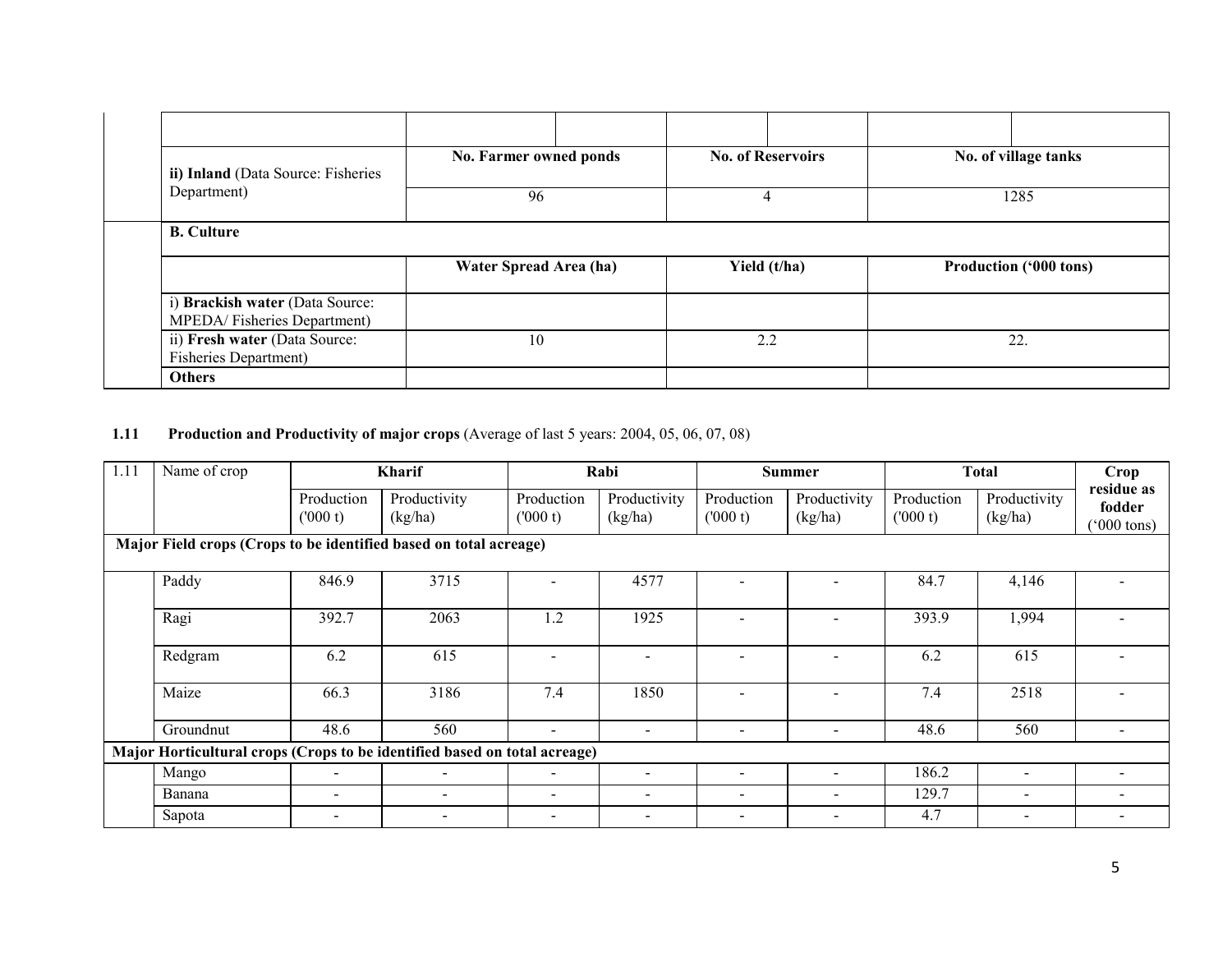| Guava                        |  |  |  | <u>.</u>       |  |
|------------------------------|--|--|--|----------------|--|
| $\mathbf{r}$<br>Vegetables   |  |  |  | 94.J           |  |
| $\sim$<br>Flowers            |  |  |  | $\overline{a}$ |  |
| $\cdots$<br>Medicinal plants |  |  |  | $v \cdot r$    |  |

| 1.12 | Sowing window for 5 major<br>field crops<br>(start and end of normal<br>sowing period) | <b>Finger millet</b>                    | Groundnut                                    | Redgram                                               | Paddy                                   | Vegetable |
|------|----------------------------------------------------------------------------------------|-----------------------------------------|----------------------------------------------|-------------------------------------------------------|-----------------------------------------|-----------|
|      | Kharif-Rainfed                                                                         | June $1st$ week to July $2nd$<br>week   | Iune $1st$ week to July<br>end               | 2nd fortnight of May<br>to $1st$ fortnight of<br>July | June $1st$ week to<br>July end          | June-July |
|      | Kharif-Irrigated                                                                       | June $1st$ week to August $2nd$<br>week | Iune $1st$ week to July<br>end               | 2nd fortnight of May<br>to 2nd fortnight of<br>July   | June $1st$ week to<br>August $2nd$ week | June-July |
|      | Rabi-Rainfed                                                                           | $\overline{\phantom{0}}$                |                                              |                                                       |                                         | Oct -Nov  |
|      | Rabi-Irrigated                                                                         | $\overline{\phantom{0}}$                | December $2nd$ week to<br>January $2nd$ week |                                                       |                                         | Oct.-Nov. |

| 1.13 | What is the major contingency the<br>district is prone to? (Tick mark and<br>mention years if known during the last 10<br>year period) | Regular | Occasional | None |
|------|----------------------------------------------------------------------------------------------------------------------------------------|---------|------------|------|
|      | Drought                                                                                                                                |         |            |      |
|      | Flood                                                                                                                                  |         |            |      |
|      | Cyclone                                                                                                                                |         |            |      |
|      | Hail storm                                                                                                                             |         |            |      |
|      | Heat wave                                                                                                                              |         |            |      |
|      | Cold wave                                                                                                                              |         |            |      |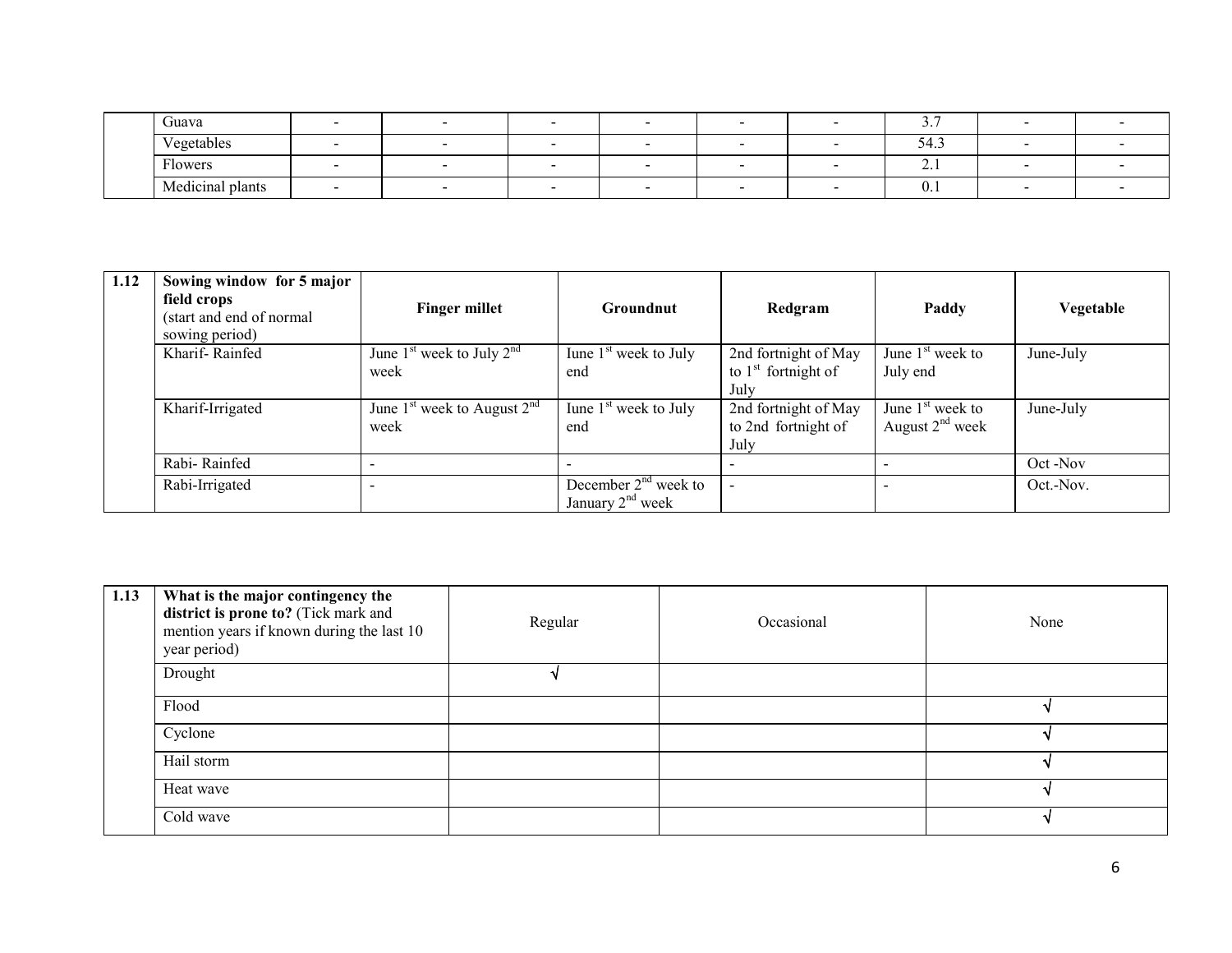| Frost                        |  |  |
|------------------------------|--|--|
| Sea water intrusion          |  |  |
| Pests and diseases (specify) |  |  |
| Others                       |  |  |

| 1.14 | Include Digital maps of the district for | Location map of district within State as Annexure I | Enclosed: Yes |
|------|------------------------------------------|-----------------------------------------------------|---------------|
|      |                                          | Mean annual rainfall as Annexure 2                  | Enclosed: No  |
|      |                                          | Soil map as Annexure 3                              | Enclosed: Yes |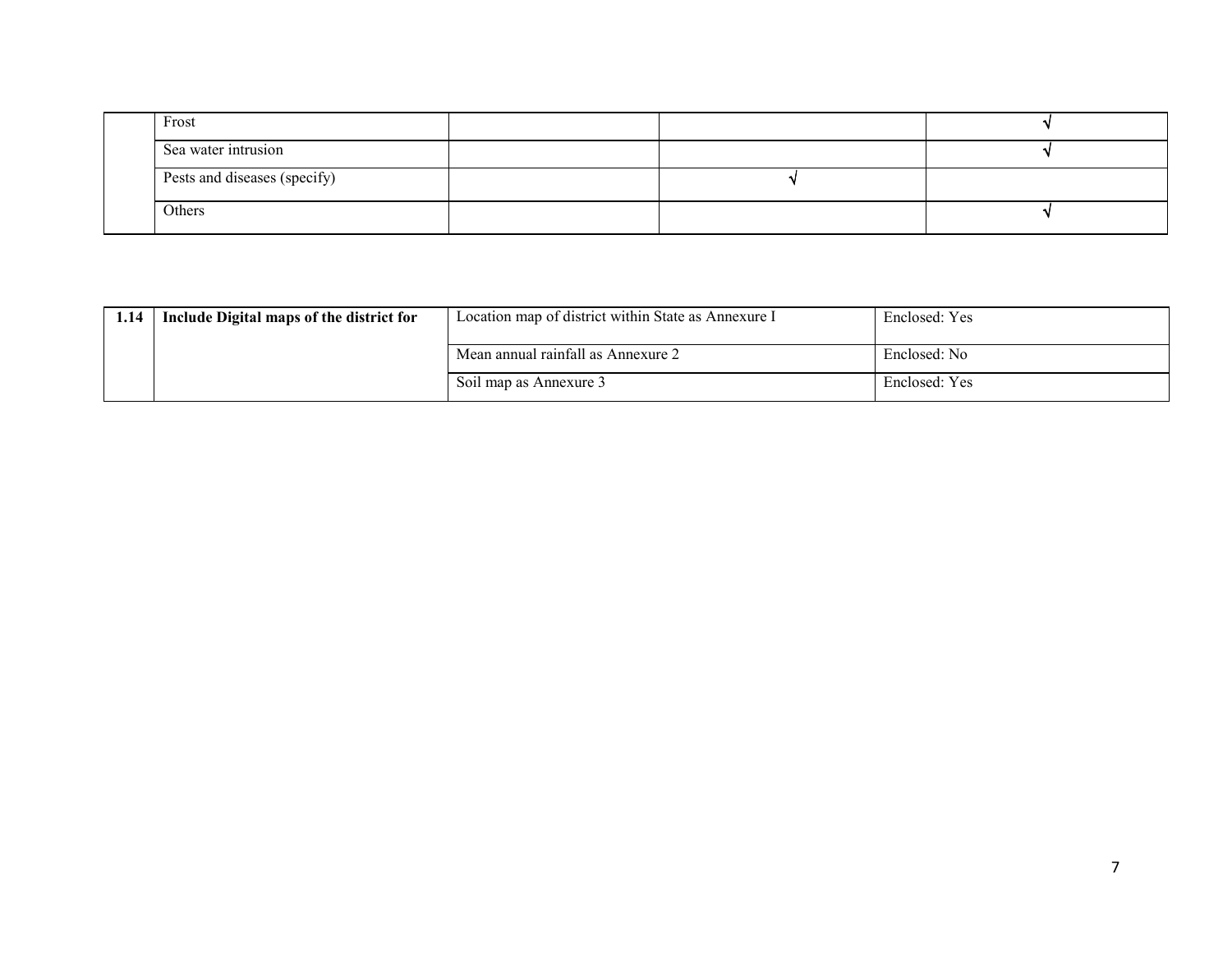# 2.0 Strategies for weather related contingencies 2.1 Drought 2.1.1 Rainfed situation

| Condition                                         |                                                |                                                                 |                                                                                                                                    | <b>Suggested Contingency measures</b>                                                                                                                                                 |                                                           |
|---------------------------------------------------|------------------------------------------------|-----------------------------------------------------------------|------------------------------------------------------------------------------------------------------------------------------------|---------------------------------------------------------------------------------------------------------------------------------------------------------------------------------------|-----------------------------------------------------------|
| <b>Early season</b><br>drought (delayed<br>onset) | Major<br>Farming<br>situation                  | <b>Normal Crop/cropping system</b>                              | Change in crop/cropping<br>system                                                                                                  | <b>Agronomic measures</b>                                                                                                                                                             | <b>Remarks</b> on<br>Implementation                       |
| Delay by 2 weeks<br>June 3rd week                 | Red soil                                       | Finger millet+<br>Redgram /Field bean<br>Groundnut + Pigeon pea | No change<br>No change                                                                                                             | • Follow insitu moisture<br>conservation practices<br>• Conservation furrow<br>• Wider spacing<br>$90cm \times 30cm$<br>for Pigeon pea<br>• Selection of medium<br>duration varieties | 1. Seed drills under<br><b>RKVY</b><br>2. Supply of seeds |
|                                                   |                                                | Castor/ Sesamum/ Greengram<br>Pigeonpea Sole crop               | Castor<br>No change                                                                                                                |                                                                                                                                                                                       | through KSSC<br>3. Supply of seeds                        |
|                                                   | Sandy loam                                     | Finger millet+<br>Redgram/Field bean<br>Groundnut + Pigeon pea  | No change<br>No change                                                                                                             |                                                                                                                                                                                       | through NFSM<br>4. Supply of seeds<br>through ISOPOM      |
|                                                   |                                                | Castor/ Sesamum/ Greengram<br>Pigeonpea Sole crop               | Castor<br>No change                                                                                                                |                                                                                                                                                                                       |                                                           |
|                                                   | Red soil, Sandy<br>loam, black and<br>red soil | Vegetable: Tomato, Chilli<br><b>Brinjal</b><br>Banana           | Continue to same crop, Weeding,<br>Earthing up, Provide staking<br>Continue to same crop, Weeding,<br>Earthing up, Provide staking | Drip irrigation/ Alternate<br>furrow irrigation<br>Drip irrigation/ Alternate<br>furrow irrigation                                                                                    |                                                           |
|                                                   | Sandy<br>loam, sandy and<br>red soil           | Fodder Maize<br>Hybrid Napier<br>Lucerne                        | No change<br>No change<br>No change                                                                                                |                                                                                                                                                                                       |                                                           |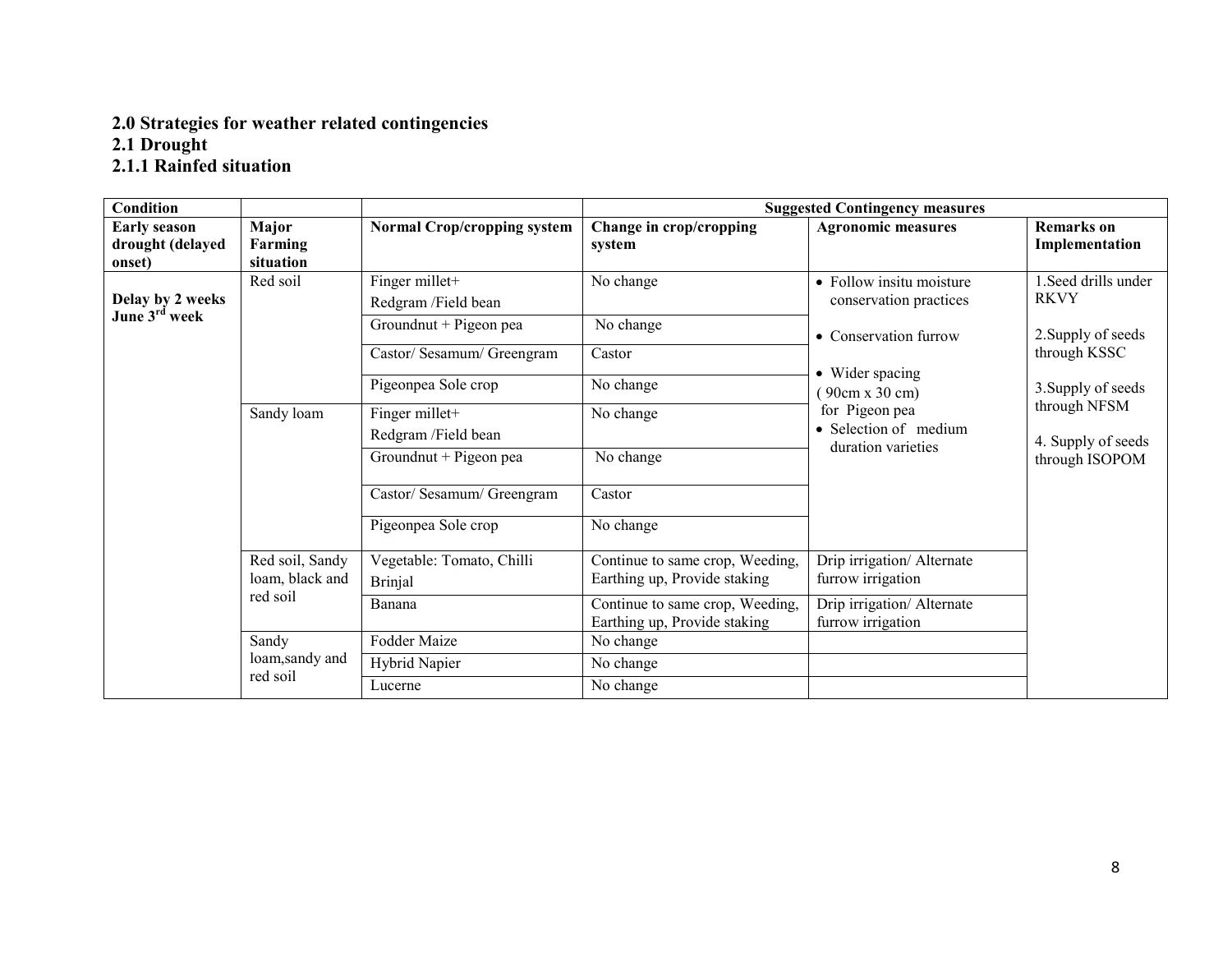| Condition                                         |                                                                                  |                                                             | <b>Suggested Contingency measures</b>                                                                                                                              |                                                                                                                                                          |                                                                                                                 |  |
|---------------------------------------------------|----------------------------------------------------------------------------------|-------------------------------------------------------------|--------------------------------------------------------------------------------------------------------------------------------------------------------------------|----------------------------------------------------------------------------------------------------------------------------------------------------------|-----------------------------------------------------------------------------------------------------------------|--|
| <b>Early season</b><br>drought (delayed<br>onset) | Major<br>Farming<br>situation                                                    | <b>Normal Crop/cropping system</b>                          | Change in crop/cropping<br>system                                                                                                                                  | <b>Agronomic measures</b>                                                                                                                                | <b>Remarks</b> on<br>Implementation                                                                             |  |
| Delay by 4 weeks<br>(July 1 <sup>st</sup> week)   | Red soil/Red<br>sandy loam                                                       | Finger millet +Redgram /Field<br>bean                       | Finger millets + Pigeonpea<br>Niger: HR-911, L-5, GPU-66,<br>MR-6, MR-1, MR-2<br>Pigeonpea BRG-2                                                                   | Staggered nursery, seed<br>hardening, Contour cultivation,<br>small section bunds, dry sowing<br>8-10 days before rains with 15-<br>20% higher seed rate | 1. Seed drills under<br><b>RKVY</b><br>2. Supply of seeds<br>through KSSC<br>3. Supply of seeds<br>through NFSM |  |
|                                                   |                                                                                  | Groundnut + Pigeon pea                                      | Groundnut: TMV-2, GPBD-4<br>Redgram BRG-2                                                                                                                          | Contour cultivation, small<br>section bunds                                                                                                              |                                                                                                                 |  |
|                                                   |                                                                                  | Castor/ Sesamum/ Greengram                                  | Finger millet and minor millets(<br>little millet, Foxtail millet)<br>Little millet: Co-2, OLM-201<br>Foxtail millet: RS-118, K-221-1<br>Ragi: HR-911, L-5, GPU-28 | Contour cultivation, ridges and<br>furrows, tied ridges                                                                                                  |                                                                                                                 |  |
|                                                   |                                                                                  | Pigeonpea Sole crop                                         | $\overline{Pige}$ onpea:BRG-2                                                                                                                                      | Contour cultivation, small<br>section bunds                                                                                                              |                                                                                                                 |  |
|                                                   | Canal irrigation<br>and tank fed<br>(Red soil, Red<br>sandy loam,<br>Sandy soil) | Paddy (long/medium duration):<br>BR-2655 Jaya, KRH-1, KRH-2 | Long/medium duration BR-<br>2655, Jaya, Mandya Vijaya,<br>KRH-1, KRH-2                                                                                             |                                                                                                                                                          |                                                                                                                 |  |
|                                                   | Irrigated<br>farming                                                             | Vegetable: Tomato, Chilli<br><b>Brinjal</b>                 | Continue to same crop, Weeding,<br>Earthing up, Provide staking                                                                                                    | Drip irrigation/ Alternate<br>furrow irrigation                                                                                                          |                                                                                                                 |  |
|                                                   | (Red soil, Red<br>sandy loam,<br>Sandy soil)                                     | Banana                                                      | Continue to same crop, Weeding,<br>Earthing up, Provide staking                                                                                                    | Drip irrigation/ Alternate<br>furrow irrigation                                                                                                          |                                                                                                                 |  |
|                                                   | Agrostology                                                                      | Fodder Maize                                                | No change                                                                                                                                                          |                                                                                                                                                          |                                                                                                                 |  |
|                                                   | (Irrigated)                                                                      | Hybrid Napier                                               | No change                                                                                                                                                          |                                                                                                                                                          |                                                                                                                 |  |
|                                                   | (Red soil, Red<br>sandy loam,<br>Sandy soil)                                     | Lucerne                                                     | No change                                                                                                                                                          |                                                                                                                                                          |                                                                                                                 |  |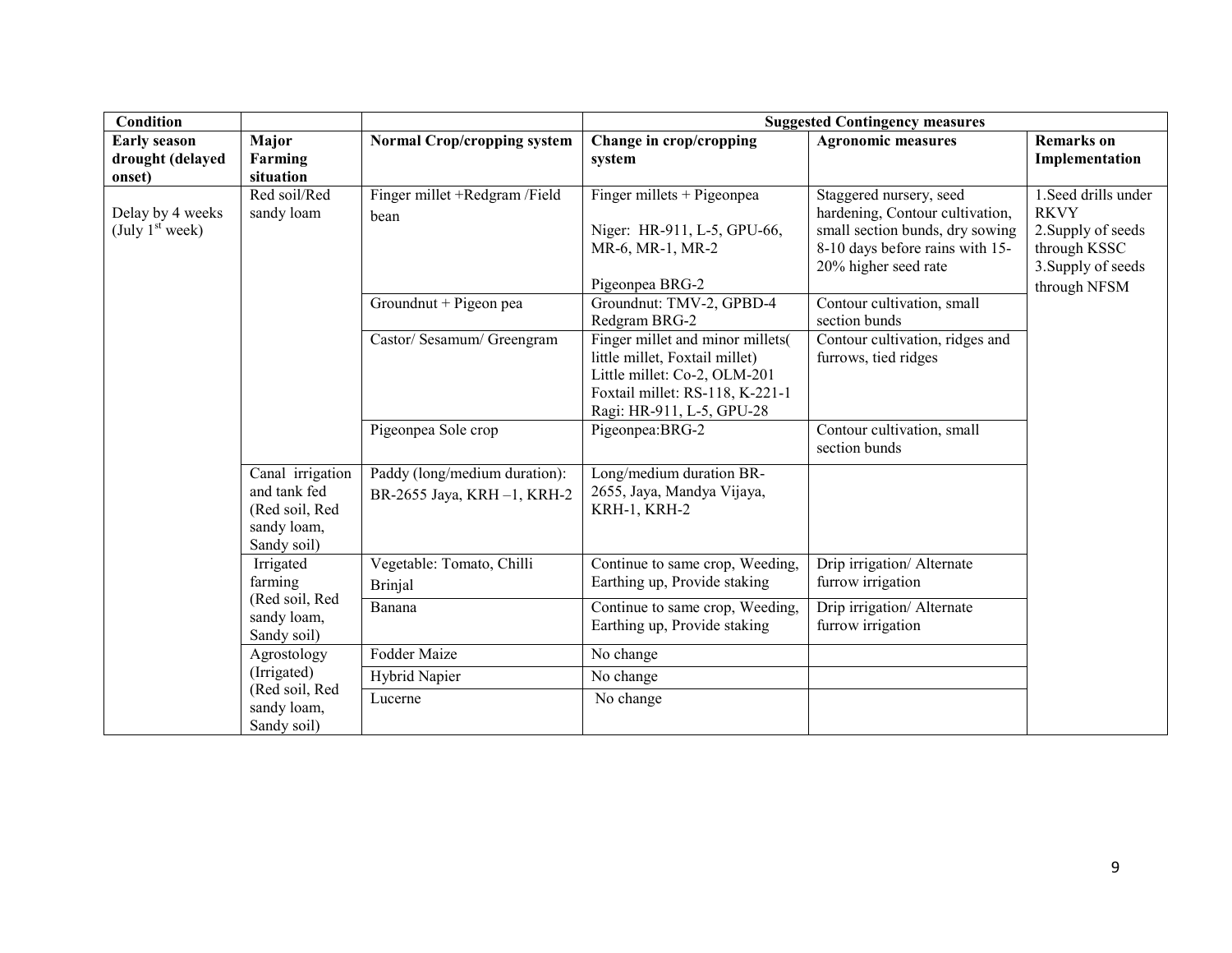| <b>Condition</b>                           |                                                                           |                                                                     |                                                                                                                                                | <b>Suggested Contingency measures</b>                                                                                                                      |                                                                                                                 |
|--------------------------------------------|---------------------------------------------------------------------------|---------------------------------------------------------------------|------------------------------------------------------------------------------------------------------------------------------------------------|------------------------------------------------------------------------------------------------------------------------------------------------------------|-----------------------------------------------------------------------------------------------------------------|
| Early season<br>drought (delayed<br>onset) | <b>Major Farming</b><br>situation                                         | <b>Normal Crop/cropping</b><br>system                               | Change in crop/cropping<br>system                                                                                                              | <b>Agronomic measures</b>                                                                                                                                  | <b>Remarks</b> on<br>Implementation                                                                             |
| Delay by 6 weeks<br>July $3rd$ week        | Red soil,<br>sandy loam, sandy<br>soil                                    | Finger millet mixed cropping<br>Redgram and avare mixed<br>cropping | prefer short duration varieties in<br>Ragi eg. GPU-28, HR-911, L-5                                                                             | Staggered nursery, seed<br>hardening, Contour<br>cultivation, small section<br>bunds, dry sowing 8-10 days<br>before rains with 15-20%<br>higher seed rate | 1. Seed drills under<br><b>RKVY</b><br>2. Supply of seeds<br>through KSSC<br>3. Supply of seeds<br>through NFSM |
|                                            |                                                                           | Groundnut + Pigeon pea                                              | Prefer Groundnut GPBD-4,<br>TMV-2                                                                                                              | $-do-$                                                                                                                                                     |                                                                                                                 |
|                                            |                                                                           | Castor, Sesamum, Green gram                                         | prefer finger millet and minor<br>millets(little millet, Foxtail<br>millet)<br>Little millet: Co-2, OLM-201<br>Foxtail millet: RS-118, K-221-1 | Contour cultivation, ridges<br>and furrows, tied ridges                                                                                                    |                                                                                                                 |
|                                            |                                                                           | Pigeonpea                                                           | Prefer CowpeC-152), Soybean,<br>Horsegram(PHG-9), little<br>millet(CO-2), Foxtail millet (RS-<br>118)                                          | Contour cultivation, small<br>section bunds                                                                                                                |                                                                                                                 |
|                                            | Canal irrigation<br>and tank fed<br>(Red soil, sandy<br>loam, sandy soil) | Paddy (long/medium duration):<br>BR-2655, Jaya, KRH $-1$ ,<br>KRH-2 | Prefer Short duration variety<br>paddy: Tanu, IR-64, MTU-1001,<br>Mangala                                                                      |                                                                                                                                                            |                                                                                                                 |
|                                            | Irrigated farming<br>(Red soil, sandy                                     | Vegetable: Tomato, Chilli<br><b>Brinjal</b>                         | Prefer same crop, Weeding,<br>Earthing up, Provide staking                                                                                     | Drip irrigation/ Alternate<br>furrow irrigation                                                                                                            |                                                                                                                 |
|                                            | loam, sandy soil)                                                         | Banana                                                              | Continue to same crop, Weeding,<br>Earthing up, Provide staking                                                                                | Drip irrigation/ Alternate<br>furrow irrigation                                                                                                            |                                                                                                                 |
|                                            | Agrostology<br>(Irrigated)                                                | <b>Fodder Maize</b>                                                 | No change                                                                                                                                      |                                                                                                                                                            |                                                                                                                 |
|                                            | (Red soil, sandy<br>loam, sandy soil)                                     | Hybrid Napier                                                       | No change                                                                                                                                      |                                                                                                                                                            |                                                                                                                 |
|                                            |                                                                           | Lucerne                                                             | No change                                                                                                                                      |                                                                                                                                                            |                                                                                                                 |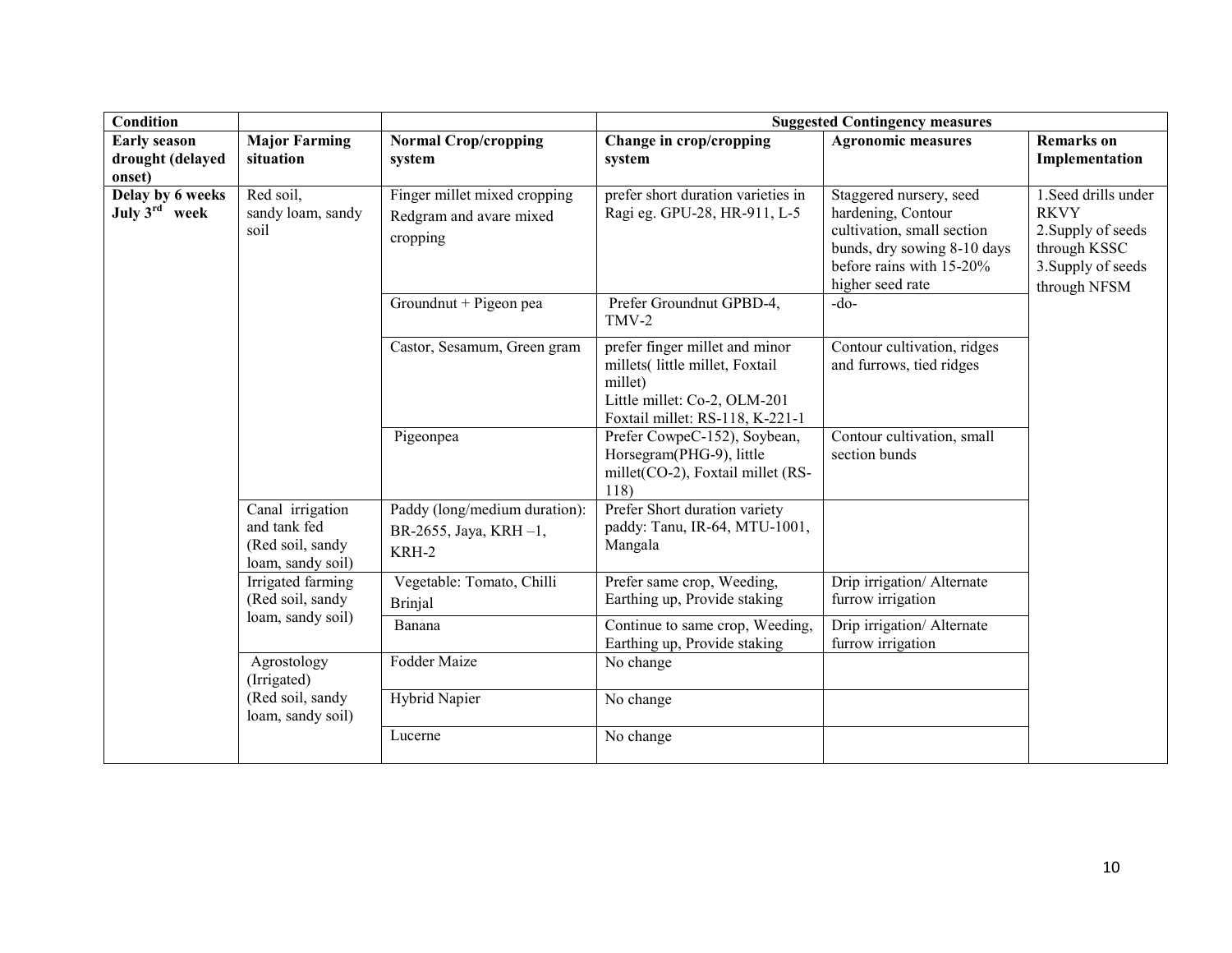| <b>Condition</b>                                |                                                                                |                                                                              |                                                                                                                                                | <b>Suggested Contingency measures</b>           |                                                           |
|-------------------------------------------------|--------------------------------------------------------------------------------|------------------------------------------------------------------------------|------------------------------------------------------------------------------------------------------------------------------------------------|-------------------------------------------------|-----------------------------------------------------------|
| Early season drought<br>(delayed onset)         | Major<br>Farming<br>situation                                                  | <b>Normal Crop/cropping</b><br>system                                        | Change in crop/cropping<br>system                                                                                                              | <b>Agronomic measures</b>                       | <b>Remarks</b> on<br>Implementation                       |
| Delay by 8 weeks<br>August 1 <sup>st</sup> week | Red soil, sandy<br>loam, sandy soil                                            | Finger millet mixed cropping<br>Redgram and avare mixed<br>cropping          | Prefer short duration varieties in<br>Ragi eg. GPU-45, GPU-46,<br>GPU-48, Indaf-5, PR-202, GPU-<br>26                                          | Contour cultivation, small<br>section bunds,    | 1. Seed drills under<br><b>RKVY</b><br>2. Supply of seeds |
|                                                 |                                                                                | Groundnut + Pigeon pea                                                       | Prefer Cowpea/Horsegram and<br>short duration Finger millet<br>varities as above                                                               | Inter cultivation, small<br>section bunds,      | through KSSC<br>3. Supply of seeds                        |
|                                                 |                                                                                | Castor, Sesamum, Green gram                                                  | Prefer Finger millet and minor<br>millets(little millet, Foxtail<br>millet)<br>Little millet: Co-2, OLM-201<br>Foxtail millet: RS-118, K-221-1 | Inter cultivation, small<br>section bunds,      | through NFSM<br>4. Supply of seeds<br>through ISOPOM      |
|                                                 |                                                                                | Pigeonpea                                                                    | Prefer Cowpea, Soybean,<br>Horsegram, Minor millets                                                                                            | Contour cultivation, small<br>section bunds     |                                                           |
|                                                 | Canal<br>irrigation and<br>tank fed<br>(Red soil, sandy<br>loam,sandy<br>soil) | Paddy (long/medium duration):<br>BR-2655 Jaya, KRH-1, KRH-<br>$\overline{2}$ | Prefer Short duration variety<br>paddy: Mangala, CTH-1, CTH-<br>3, Tanu                                                                        |                                                 |                                                           |
|                                                 | Irrigated<br>farming                                                           | Vegetable: Tomato, Chilli<br><b>Brinjal</b>                                  | Continue to same crop, Weeding,<br>Earthing up, Provide staking                                                                                | Drip irrigation/ Alternate<br>furrow irrigation |                                                           |
|                                                 | (Red soil, sandy<br>loam,sandy<br>soil)                                        | Banana                                                                       | Continue to same crop, Weeding,<br>Earthing up, Provide staking                                                                                | Drip irrigation/ Alternate<br>furrow irrigation |                                                           |
|                                                 | Agrostology                                                                    | Fodder Maize                                                                 | No change                                                                                                                                      |                                                 |                                                           |
|                                                 | (Irrigated)                                                                    | Hybrid Napier                                                                | No change                                                                                                                                      |                                                 |                                                           |
|                                                 | (Red soil, sandy<br>loam,sandy<br>soil)                                        | Lucerne                                                                      | No change                                                                                                                                      |                                                 |                                                           |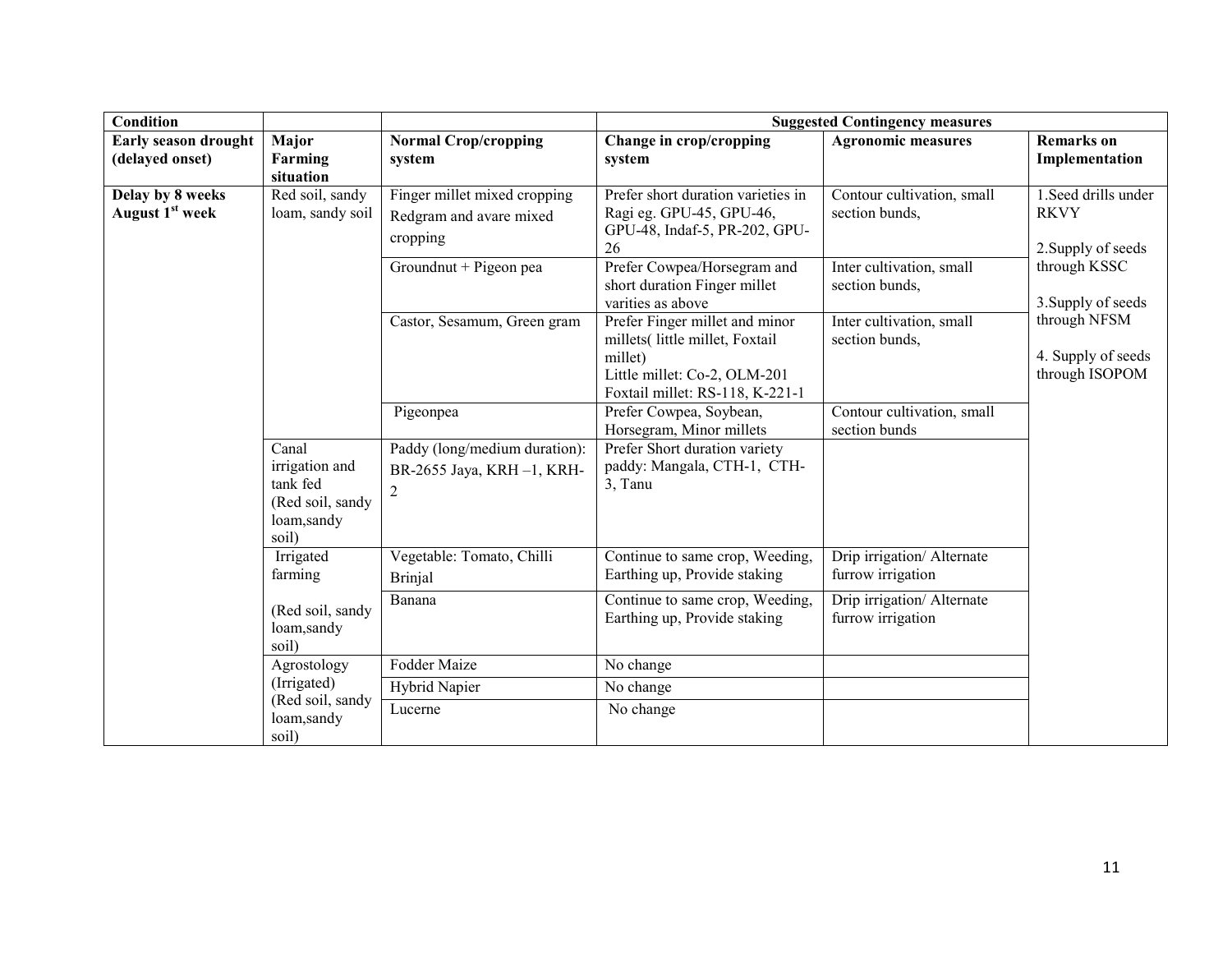| <b>Condition</b>            |                                       |                               |                                                                     | <b>Suggested Contingency measures</b>               |                             |
|-----------------------------|---------------------------------------|-------------------------------|---------------------------------------------------------------------|-----------------------------------------------------|-----------------------------|
| <b>Early season</b>         | <b>Major Farming</b>                  | <b>Normal Crop/cropping</b>   | Change in crop/cropping                                             | <b>Agronomic measures</b>                           | <b>Remarks</b> on           |
| drought                     | situation                             | system                        | system                                                              |                                                     | Implementation              |
| (delayed                    |                                       |                               |                                                                     |                                                     |                             |
| onset)                      |                                       |                               |                                                                     |                                                     |                             |
| Normal onset<br>followed by | Red soil, sandy loam,<br>Sandy soil   | Finger millet mixed cropping  | Gap filling and thinning, dibling<br>of Cowpea seeds in borders and | small section bunds,<br>repeated inter cultivation, | Supply of<br>inter cultural |
| 15-20 days dry              |                                       | Redgram and Avare mixed       | gaps, resowing                                                      | thinning and gap filling with                       | implements through          |
| spell after                 |                                       | cropping                      |                                                                     | Cowpea, top dressing after                          | <b>RKVY</b>                 |
| sowing leading              |                                       |                               |                                                                     | stress alleviation                                  |                             |
| to poor                     |                                       | Groundnut + Pigeon pea        | Gap filling, resowing                                               | small section bunds, furrow                         |                             |
| germination/cr              |                                       |                               |                                                                     | between paired rows                                 |                             |
| op stand etc                |                                       | Castor, Sesamum, Greengram    | Gap filling, thinning of excess                                     | Ridges and furrow and tied                          |                             |
| Delay by 2<br>weeks         |                                       |                               | population                                                          | ridges, top dressing after                          |                             |
|                             |                                       |                               |                                                                     | stress alleviation                                  |                             |
|                             |                                       | Pigeonpea                     | Gap filling, Resowing if plant                                      | Ridges and furrow and tied                          |                             |
|                             |                                       |                               | stand is very poor                                                  | ridges                                              |                             |
|                             | Canal irrigation and                  | Paddy (long/medium duration): |                                                                     |                                                     |                             |
|                             | tank fed                              | BR-2655 Jaya, KRH -1, KRH-    |                                                                     |                                                     |                             |
|                             | (Red soil, sandy loam,<br>sandy soil) | 2                             |                                                                     |                                                     |                             |
|                             | Irrigated farming                     | Vegetable: Tomato, Chilli     | Continue to same crop,                                              | Drip irrigation/ Alternate                          |                             |
|                             | (Red soil, sandy loam,                |                               | Weeding, Earthing up, Provide                                       | furrow irrigation                                   |                             |
|                             | sandy soil)                           | <b>Brinjal</b>                | staking                                                             |                                                     |                             |
|                             |                                       | Banana                        | Continue to same crop,                                              | Drip irrigation/ Alternate                          |                             |
|                             |                                       |                               | Weeding, Earthing up, Provide                                       | furrow irrigation                                   |                             |
|                             |                                       |                               | staking                                                             |                                                     |                             |
|                             | Agrostology                           | Fodder Maize                  | No change                                                           |                                                     |                             |
|                             | (Red soil, sandy loam,<br>sandy soil) | Hybrid Napier                 | No change                                                           |                                                     |                             |
|                             |                                       | Lucerne                       |                                                                     |                                                     |                             |
|                             |                                       |                               | No change                                                           |                                                     |                             |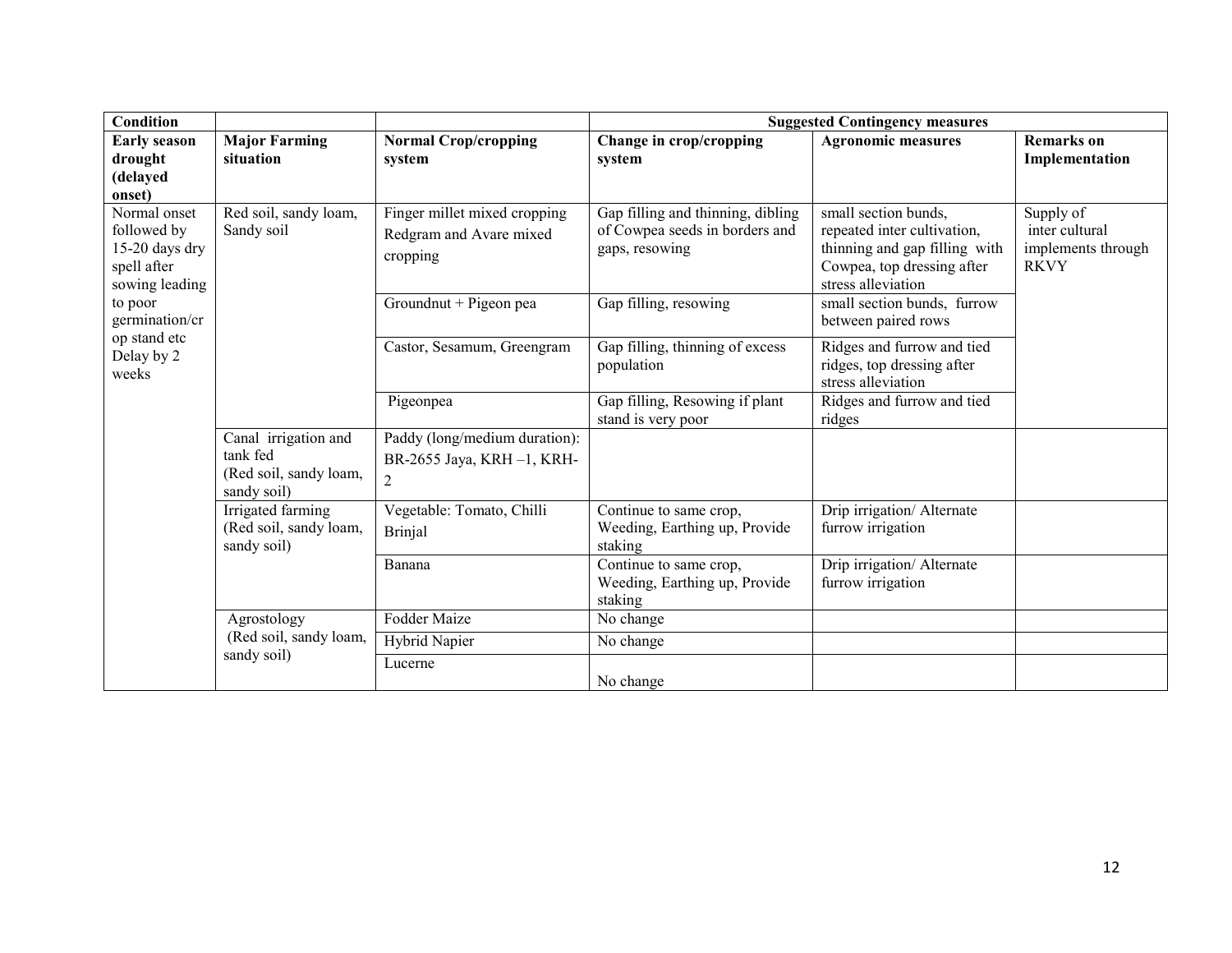| <b>Condition</b>                                                                                       |                                                                           |                                                                     |                                                                               | <b>Suggested Contingency measures</b>                                          |                                               |
|--------------------------------------------------------------------------------------------------------|---------------------------------------------------------------------------|---------------------------------------------------------------------|-------------------------------------------------------------------------------|--------------------------------------------------------------------------------|-----------------------------------------------|
| Mid season<br>drought (long<br>dry spell,<br>consecutive 2<br>weeks rainless<br>$(>2.5$ mm)<br>period) | <b>Major Farming</b><br>situation                                         | <b>Normal Crop/cropping system</b>                                  | Change in crop/cropping system                                                | <b>Agronomic measures</b>                                                      | <b>Remarks</b> on<br>Implementation           |
| At vegetative<br>stage                                                                                 | Red soil, sandy<br>loam, Sandy soil                                       | Finger millet mixed cropping<br>Redgram and Avare mixed<br>cropping | Thinning, Grazing leaf tips,<br>postponement of top dressing                  | small section bunds, inter<br>cultivation mulching                             | 1)Supply of<br>inter cultural<br>implements   |
|                                                                                                        |                                                                           | Groundnut + Pigeon pea                                              | Earthing up, apply Gypsum after<br>receipt of rains<br>Life saving irrigation | small section bunds, furrow<br>between paired rows                             | through RKVY<br>2) Pigeon pea<br>seeds supply |
|                                                                                                        |                                                                           | Castor, Sesamum, Greengram                                          | Gap filling, thinning                                                         | Ridges and furrow and tied<br>ridges, top dressing after stress<br>alleviation |                                               |
|                                                                                                        |                                                                           | Pigeonpea                                                           | Gap filling, thinning                                                         | Ridges and furrow and tied<br>ridges                                           |                                               |
|                                                                                                        | Canal irrigation<br>and tank fed<br>(Red soil, sandy<br>loam, Sandy soil) | Paddy (long/medium duration):<br>BR-2655 Jaya, KRH-1, KRH-2         |                                                                               |                                                                                |                                               |
|                                                                                                        | Irrigated farming                                                         | Vegetable: Tomato, Chilli<br><b>Brinjal</b>                         | Continue to same crop, Weeding,<br>Earthing up, Provide staking               | Drip irrigation/ Alternate<br>furrow irrigation                                |                                               |
|                                                                                                        |                                                                           | Banana                                                              | Continue to same crop, Weeding,<br>Earthing up, Provide staking               | Drip irrigation/ Alternate<br>furrow irrigation                                |                                               |
|                                                                                                        | Agrostology                                                               | Fodder Maize                                                        | No change                                                                     |                                                                                |                                               |
|                                                                                                        | (Irrigated)                                                               | Hybrid Napier                                                       | No change                                                                     |                                                                                |                                               |
|                                                                                                        |                                                                           | Lucerne                                                             | No change                                                                     |                                                                                |                                               |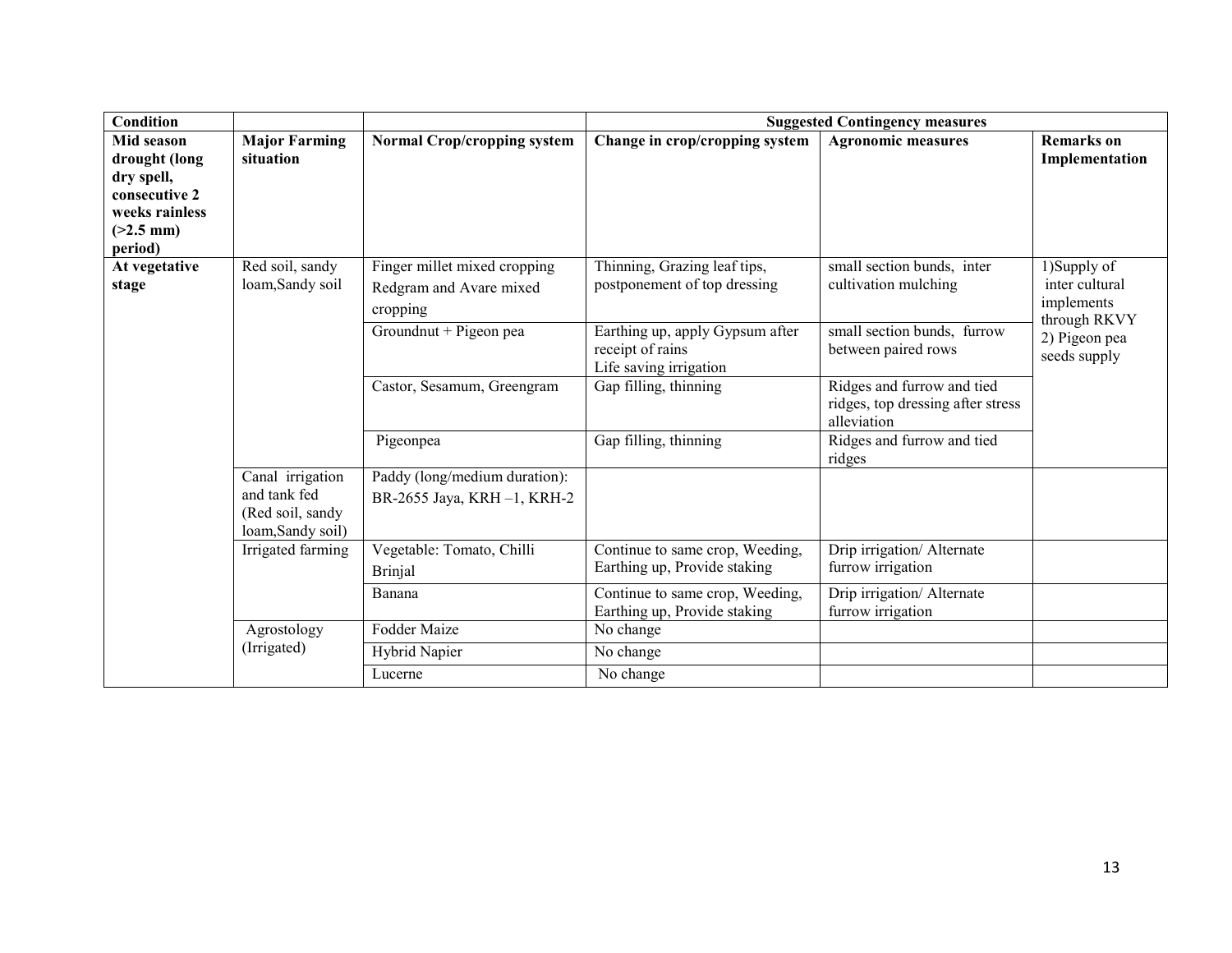| Condition                                 |                                                                              |                                                             |                                                                 | <b>Suggested Contingency measures</b>                                          |                                     |
|-------------------------------------------|------------------------------------------------------------------------------|-------------------------------------------------------------|-----------------------------------------------------------------|--------------------------------------------------------------------------------|-------------------------------------|
| Mid season<br>drought (long dry<br>spell) | <b>Major Farming</b><br>situation                                            | <b>Normal Crop/cropping system</b>                          | Change in crop/cropping system                                  | <b>Agronomic measures</b>                                                      | <b>Remarks</b> on<br>Implementation |
| <b>Flowering</b><br>/Fruiting stage       | Red soil, sandy<br>loam, sandy soil                                          | Finger millet mixed cropping                                | Weeding and weed mulching                                       | Second top dressing after<br>stress alleviation                                | Farm pond for<br>providing life     |
|                                           |                                                                              | Groundnut + Pigeon pea                                      | Weeding and weed mulching                                       | small section bunds, furrow<br>between paired rows                             | saving irrigation<br>to dry land    |
|                                           |                                                                              | Castor, Sesamum, Greengram                                  | Weeding and weed mulching                                       | Ridges and furrow and tied<br>ridges, top dressing after stress<br>alleviation |                                     |
|                                           |                                                                              | Pigeonpea                                                   | Weeding and weed mulching life<br>saving irrigation             | Ridges and furrow and tied<br>ridges                                           |                                     |
|                                           | Canal irrigation<br>and tank fed<br>(Red soil, sandy<br>loam, sandy<br>soil) | Paddy (long/medium duration):<br>BR-2655 Jaya, KRH-1, KRH-2 |                                                                 |                                                                                |                                     |
|                                           | Irrigated<br>farming<br>(Red soil, sandy<br>loam, sandy<br>soil)             | Vegetable: Tomato, Chilli<br><b>Brinjal</b>                 | Continue to same crop, Weeding,<br>Earthing up, Provide staking | Drip irrigation/ Alternate<br>furrow irrigation                                |                                     |
|                                           |                                                                              | Banana                                                      | Continue to same crop, Weeding,<br>Earthing up, Provide staking | Drip irrigation/ Alternate<br>furrow irrigation                                |                                     |
|                                           | Agrostology                                                                  | Fodder Maize                                                | No change                                                       |                                                                                |                                     |
|                                           | (Red soil, sandy<br>loam, sandy<br>soil)                                     | Hybrid Napier                                               | No change                                                       |                                                                                |                                     |
|                                           |                                                                              | Lucerne                                                     | No change                                                       |                                                                                |                                     |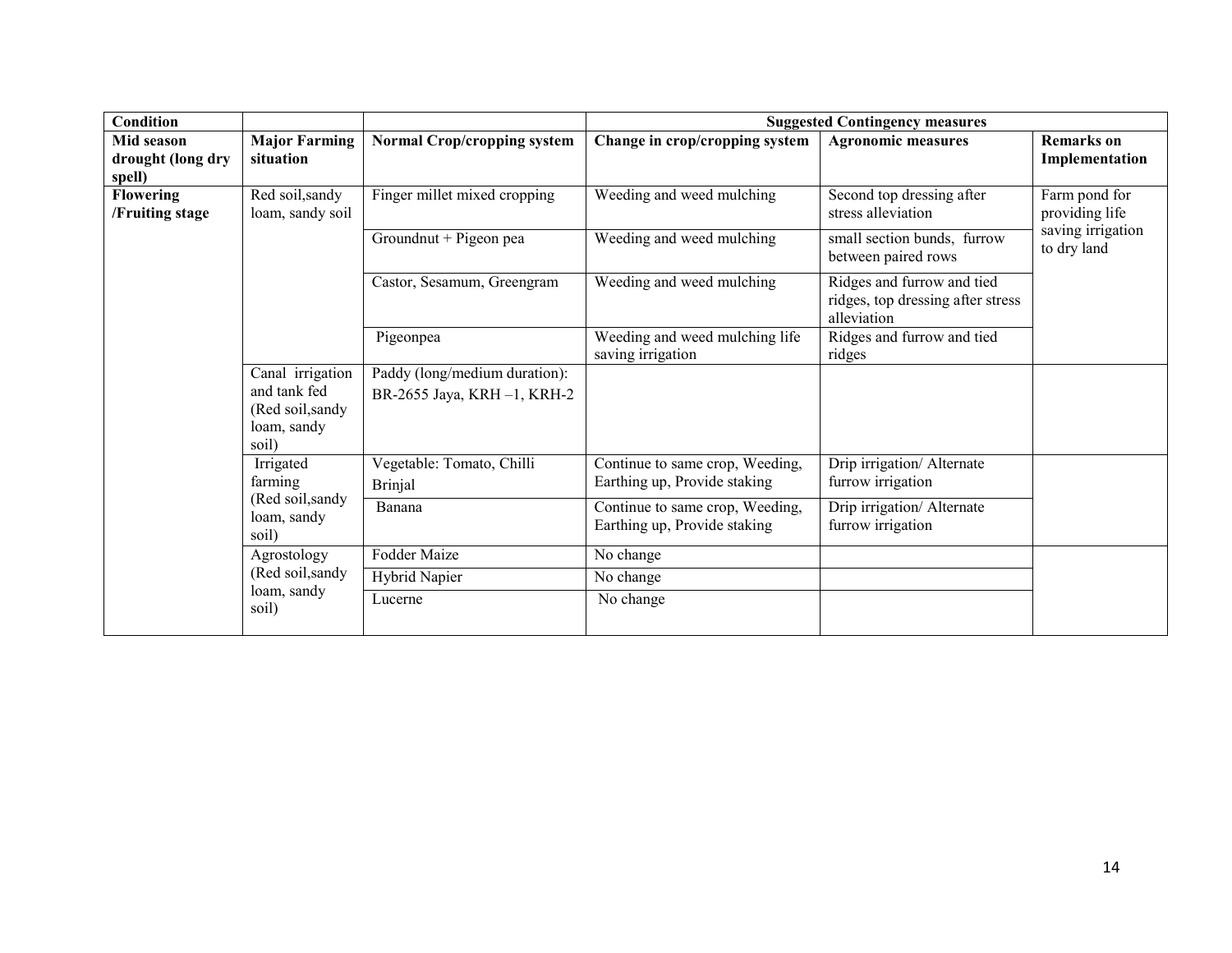| <b>Condition</b>        |                                                                              |                                                                     |                                                                                    | <b>Suggested Contingency measures</b>                         |                                     |
|-------------------------|------------------------------------------------------------------------------|---------------------------------------------------------------------|------------------------------------------------------------------------------------|---------------------------------------------------------------|-------------------------------------|
| <b>Terminal drought</b> | <b>Major Farming</b><br>situation                                            | <b>Normal Crop/cropping system</b>                                  | Crop management                                                                    | Rabi crop planning                                            | <b>Remarks</b> on<br>Implementation |
|                         | Red soil, sandy<br>loam, sandy soil                                          | Finger millet mixed cropping<br>Redgram and Avare mixed<br>cropping | Life saving irrigation                                                             | Cowpea, Sunflower, Field<br>bean, Horsegram(October<br>month) |                                     |
|                         |                                                                              | Groundnut + Pigeon pea                                              | Pigeonpea harvested for vegetable<br>purpose, Harvest at physiological<br>maturity |                                                               |                                     |
|                         |                                                                              | Castor, Sesamum, Greengram                                          | Life saving irrigation<br>Harvest for vegetable purpose                            |                                                               |                                     |
|                         |                                                                              | Pigeonpea                                                           | Harvest for vegetable purpose                                                      |                                                               |                                     |
|                         | Canal irrigation<br>and tank fed<br>(Red soil, sandy<br>loam, sandy<br>soil) | Paddy (long/medium duration):<br>BR-2655 Jaya, KRH-1, KRH-2         |                                                                                    |                                                               |                                     |
|                         | Irrigated<br>farming                                                         | Vegetable: Tomato, Chilli<br><b>Brinjal</b>                         | Continue to same crop, Weeding,<br>Earthing up, Provide staking                    | Drip irrigation/ Alternate<br>furrow irrigation               |                                     |
|                         | (Red soil, sandy<br>loam, sandy<br>soil)                                     | Banana                                                              | Continue to same crop, Weeding,<br>Earthing up, Provide staking                    | Drip irrigation/ Alternate<br>furrow irrigation               |                                     |
|                         | Agrostology                                                                  | Fodder Maize                                                        | No change                                                                          |                                                               |                                     |
|                         | (Red soil, sandy                                                             | Hybrid Napier                                                       | No change                                                                          |                                                               |                                     |
|                         | loam, sandy<br>soil)                                                         | Lucerne                                                             | No change                                                                          |                                                               |                                     |

## 2.1.2 Irrigated situation

| Condition           |                      |                             | <b>Suggested Contingency measures</b> |                    |                |  |
|---------------------|----------------------|-----------------------------|---------------------------------------|--------------------|----------------|--|
|                     | <b>Major Farming</b> | <b>Normal Crop/cropping</b> | Change in crop/cropping               | Agronomic measures | Remarks on     |  |
|                     | situation            | system                      | system                                |                    | Implementation |  |
| Delayed release of  | NA                   |                             |                                       |                    |                |  |
| water in canals due |                      |                             |                                       |                    |                |  |
| to low rainfall     |                      |                             |                                       |                    |                |  |
|                     |                      |                             |                                       |                    |                |  |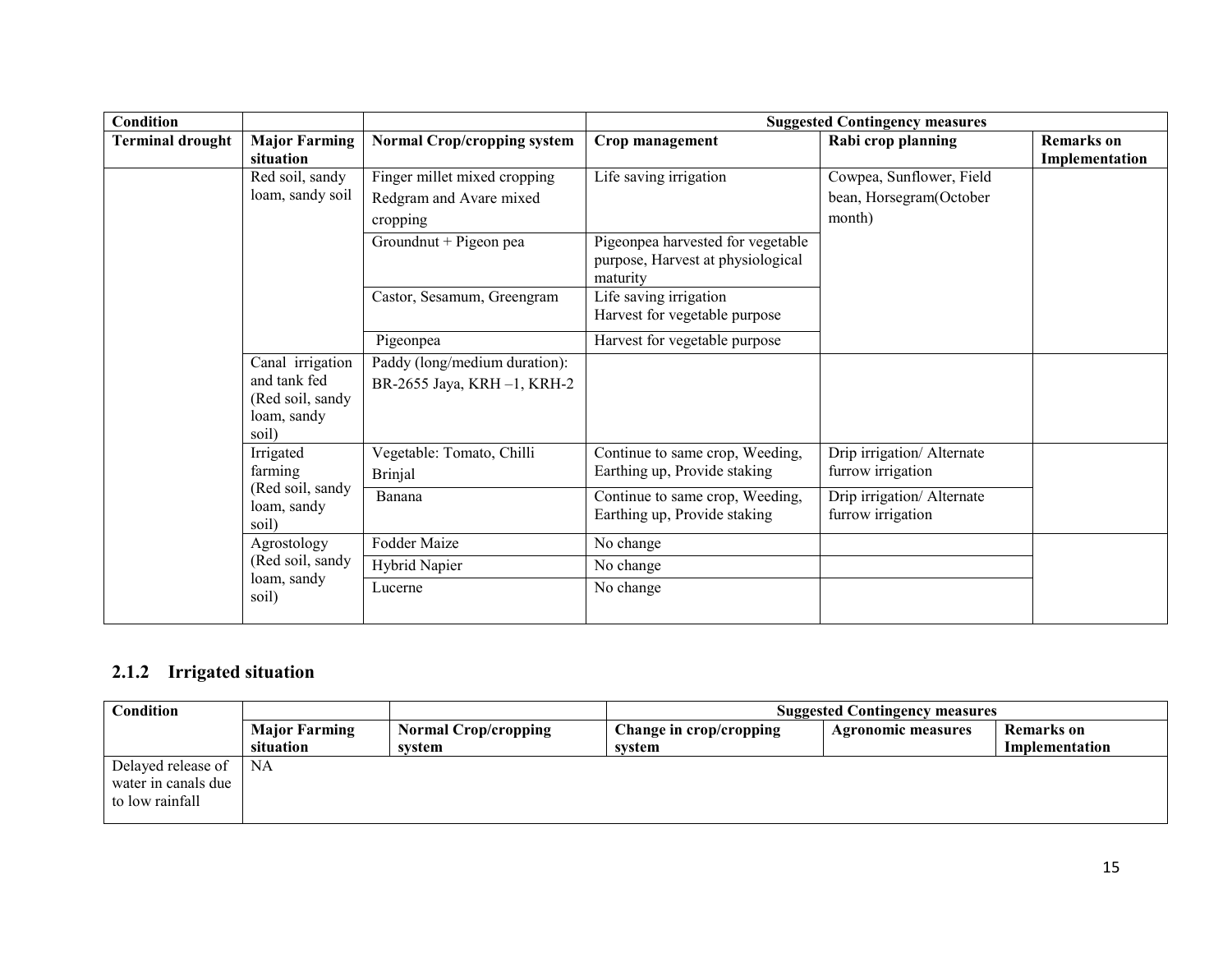| Condition                                                    |                      |                             |                         | <b>Suggested Contingency measures</b> |                   |
|--------------------------------------------------------------|----------------------|-----------------------------|-------------------------|---------------------------------------|-------------------|
|                                                              | <b>Major Farming</b> | <b>Normal Crop/cropping</b> | Change in crop/cropping | <b>Agronomic measures</b>             | <b>Remarks</b> on |
|                                                              | situation            | svstem                      | svstem                  |                                       | Implementation    |
| Limited release of<br>water in canals due<br>to low rainfall | NA                   |                             |                         |                                       |                   |

| Condition        |                      |                             | <b>Suggested Contingency measures</b> |                           |                       |  |  |  |  |
|------------------|----------------------|-----------------------------|---------------------------------------|---------------------------|-----------------------|--|--|--|--|
|                  | <b>Major Farming</b> | <b>Normal Crop/cropping</b> | Change in crop/cropping               | <b>Agronomic measures</b> | <b>Remarks</b> on     |  |  |  |  |
|                  | situation            | system                      | system                                |                           | <b>Implementation</b> |  |  |  |  |
| Non release of   | NA                   |                             |                                       |                           |                       |  |  |  |  |
| water in canals  |                      |                             |                                       |                           |                       |  |  |  |  |
| under delayed    |                      |                             |                                       |                           |                       |  |  |  |  |
| onset of monsoon |                      |                             |                                       |                           |                       |  |  |  |  |
| in catchment     |                      |                             |                                       |                           |                       |  |  |  |  |
|                  |                      |                             |                                       |                           |                       |  |  |  |  |

| <b>Condition</b>                                                                     |                              |                                 |                                             | <b>Suggested Contingency measures</b>                                          |                                |
|--------------------------------------------------------------------------------------|------------------------------|---------------------------------|---------------------------------------------|--------------------------------------------------------------------------------|--------------------------------|
|                                                                                      | <b>Major Farming</b>         | <b>Normal Crop/cropping</b>     | Change in crop/cropping                     | <b>Agronomic measures</b>                                                      | <b>Remarks</b> on              |
|                                                                                      | situation                    | system                          | system                                      |                                                                                | Implementation                 |
| Lack of inflows<br>into tanks due to<br>insufficient<br>/delayed onset of<br>monsoon | Tube well irrigated<br>soils | Paddy<br>(sub merged condition) | Maize, Sunflower, Ragi and<br>Aerobic paddy | Limited irrigation<br><b>Alternate Furrow</b><br>irrigation<br>Drip irrigation | Seeds through KSSC<br>and NFSM |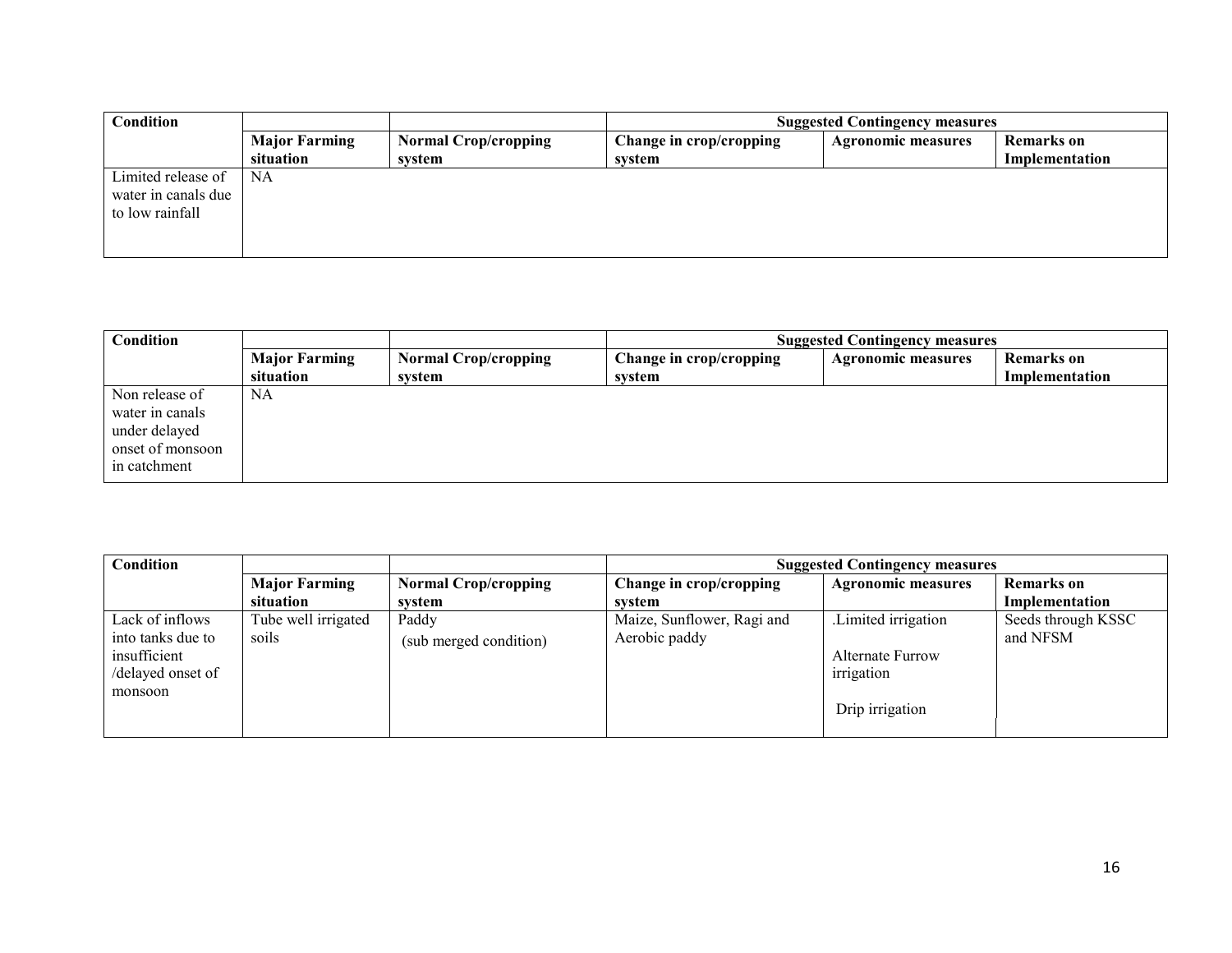| Condition                                                      |                                                     |        | <b>Suggested Contingency measures</b>                                 |                                                                         |                                                 |  |  |  |
|----------------------------------------------------------------|-----------------------------------------------------|--------|-----------------------------------------------------------------------|-------------------------------------------------------------------------|-------------------------------------------------|--|--|--|
|                                                                | <b>Major Farming</b><br><b>Normal Crop/cropping</b> |        | Change in crop/cropping                                               | <b>Agronomic measures</b>                                               | <b>Remarks</b> on                               |  |  |  |
|                                                                | situation                                           | svstem | system                                                                |                                                                         | Implementation                                  |  |  |  |
| Insufficient<br>groundwater<br>recharge due to<br>low rainfall | Tube well red soil                                  | paddy  | Aerobic rice, Maize and<br>Vegetables (Tomato, Chilly and<br>Brinjal) | Limited irrigation<br>Alternate furrow<br>irrigation<br>Drip irrigation | Seeds through KSSC,<br>NFSM, NHM and<br>NAREGA. |  |  |  |

## 2.2 Unusual rains (untimely, unseasonal etc) for both rain fed and irrigation situation

| <b>Condition</b>                  |                         | <b>Suggested Contingency measures</b> |                                            |                                                     |
|-----------------------------------|-------------------------|---------------------------------------|--------------------------------------------|-----------------------------------------------------|
| Normal<br>Crop/cropping<br>system | <b>Vegetative stage</b> | <b>Flowering Stage</b>                | Crop maturity stage                        | Post harvest                                        |
| Finger millet                     | Drain out excess water  | Drain out excess water                | Delay harvesting                           | Make rain proof heaps                               |
| Groundnut                         | $-do-$                  | $-do-$                                | Harvest immediately after<br>rains         | Groundnuts plants are<br>heaped                     |
| Redgram                           | $-do$                   | $-do-$                                | Drain out excess water                     | Cover the heap with<br>tarpaulin                    |
| Paddy                             | $-do$                   | $-do-$                                | Harvest immediately after<br>rains         | Cover the heap with<br>tarpaulin in threshing yards |
| Horticulture                      |                         |                                       |                                            |                                                     |
| Vegetables                        | Provide staking         | Provide staking                       | Provide staking<br>collect fallen fruits   | Ripening, Packing,<br>marketing                     |
| Mango                             | Provide drainage        | Provide drainage                      | Provide drainage, collect<br>fallen fruits | Ripening, Packing,<br>marketing                     |
| Banana                            | Provide drainage        | Provide drainage, Provide<br>staking  | Provide drainage, Provide<br>staking       | Ripening, Packing,<br>marketing                     |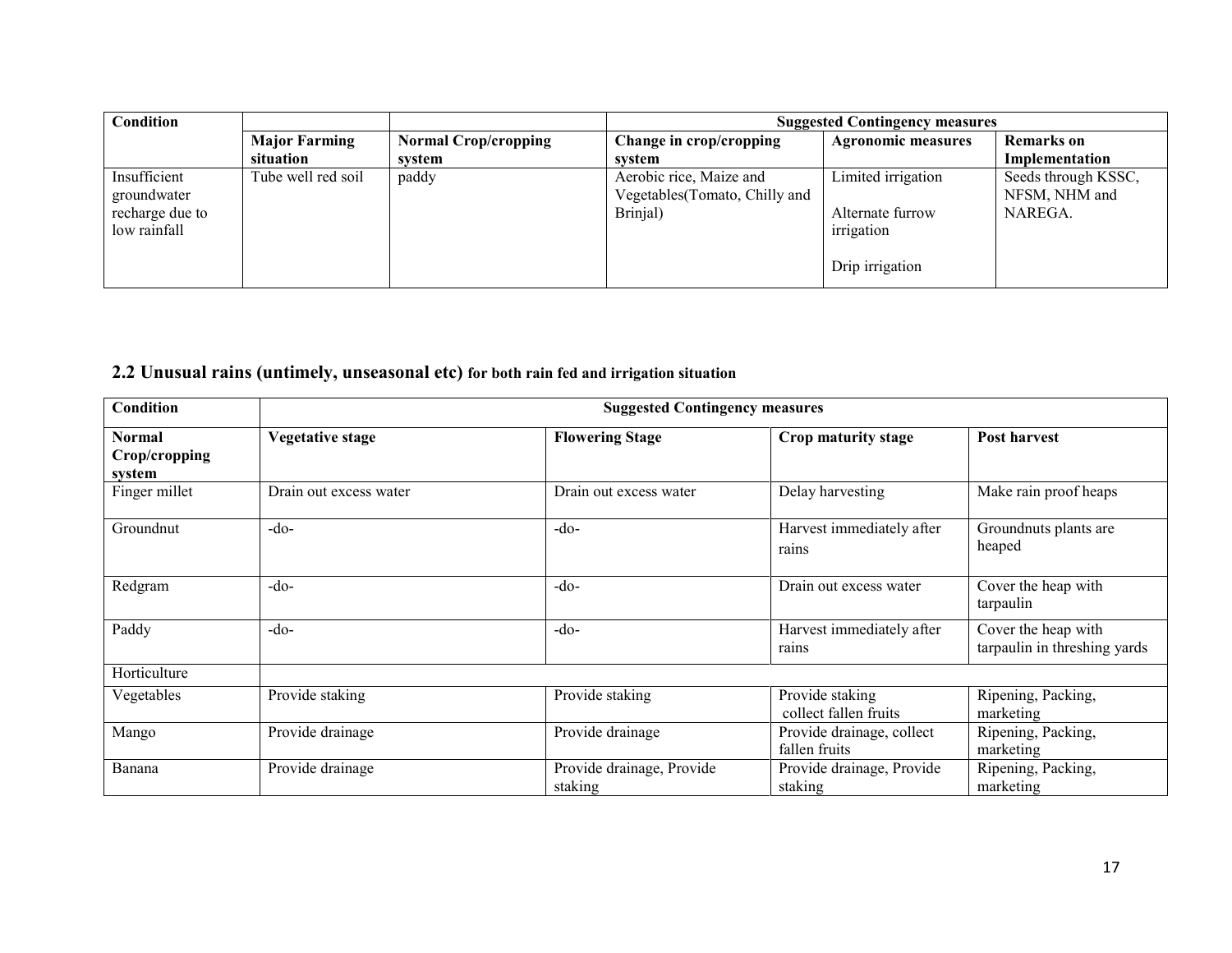| <b>Condition</b>                                             |                               |                                                     |                                                   |                                      |                                    | <b>Suggested Contingency measures</b>      |               |                                  |               |  |
|--------------------------------------------------------------|-------------------------------|-----------------------------------------------------|---------------------------------------------------|--------------------------------------|------------------------------------|--------------------------------------------|---------------|----------------------------------|---------------|--|
| Heavy rainfall with<br>high speed winds in a<br>short span   | <b>Vegetative stage</b>       |                                                     |                                                   | <b>Flowering Stage</b>               |                                    | Crop maturity stage                        |               | <b>Post harvest</b>              |               |  |
| Finger millet                                                | Drain out excess water        |                                                     |                                                   | Drain out excess water               |                                    | Delay harvesting                           |               |                                  |               |  |
| Groundnut                                                    | $-do-$                        |                                                     | $-do-$                                            |                                      | Harvest immediately after<br>rains |                                            |               |                                  |               |  |
| Redgram                                                      | $-do$                         | $-do$                                               |                                                   |                                      |                                    | Delay harvesting                           |               |                                  |               |  |
| Paddy                                                        | $-do$                         | $-do$                                               |                                                   |                                      |                                    | Harvest immediately after<br>rains         |               |                                  |               |  |
| Horticulture                                                 |                               |                                                     |                                                   |                                      |                                    |                                            |               |                                  |               |  |
| <b>Vegetables</b>                                            | Provide staking               |                                                     |                                                   | Provide staking                      |                                    | Provide staking<br>collect fallen fruits   |               |                                  |               |  |
| Mango                                                        | Provide drainage              |                                                     |                                                   | Provide drainage                     |                                    | Provide drainage, collect<br>fallen fruits |               | Ripenning, Packing,<br>marketing |               |  |
| Banana                                                       | Provide drainage              |                                                     |                                                   | Provide drainage, Provide<br>staking |                                    | Provide drainage, Provide<br>staking       |               | Ripenning, Packing,<br>marketing |               |  |
| Outbreak of pests and<br>diseases due to<br>unseasonal rains |                               |                                                     |                                                   |                                      |                                    |                                            |               |                                  |               |  |
|                                                              | <b>Vegetative stage</b>       |                                                     |                                                   | <b>Flowering Stage</b>               |                                    | Crop maturity stage                        |               | Post harvest                     |               |  |
|                                                              | Pest                          | <b>Remedy</b>                                       |                                                   | Pest                                 | <b>Remedy</b>                      | Pest                                       | <b>Remedy</b> | Pest                             | <b>Remedy</b> |  |
| Finger millet                                                |                               |                                                     |                                                   |                                      |                                    | $\blacksquare$                             |               | $\overline{a}$                   |               |  |
| Groundnut                                                    | Tikka leaf spot<br>Root grubs | Seed treatment with<br>Seed treatment with<br>seed) | Captan/Thiram (2gm/Lit)<br>Clorpyriphos (15 ml/kg |                                      |                                    |                                            |               |                                  |               |  |
| Redgram                                                      | <b>Sterility Mosaic</b>       | Rouging followed by                                 |                                                   | Pod borer                            | Methomyl                           | Pod borer                                  | (Indoxacarb   | <b>Bruchids</b>                  | ITK(1)        |  |

## Unusual rains (untimely, unseasonal etc) for both rain fed and irrigation situation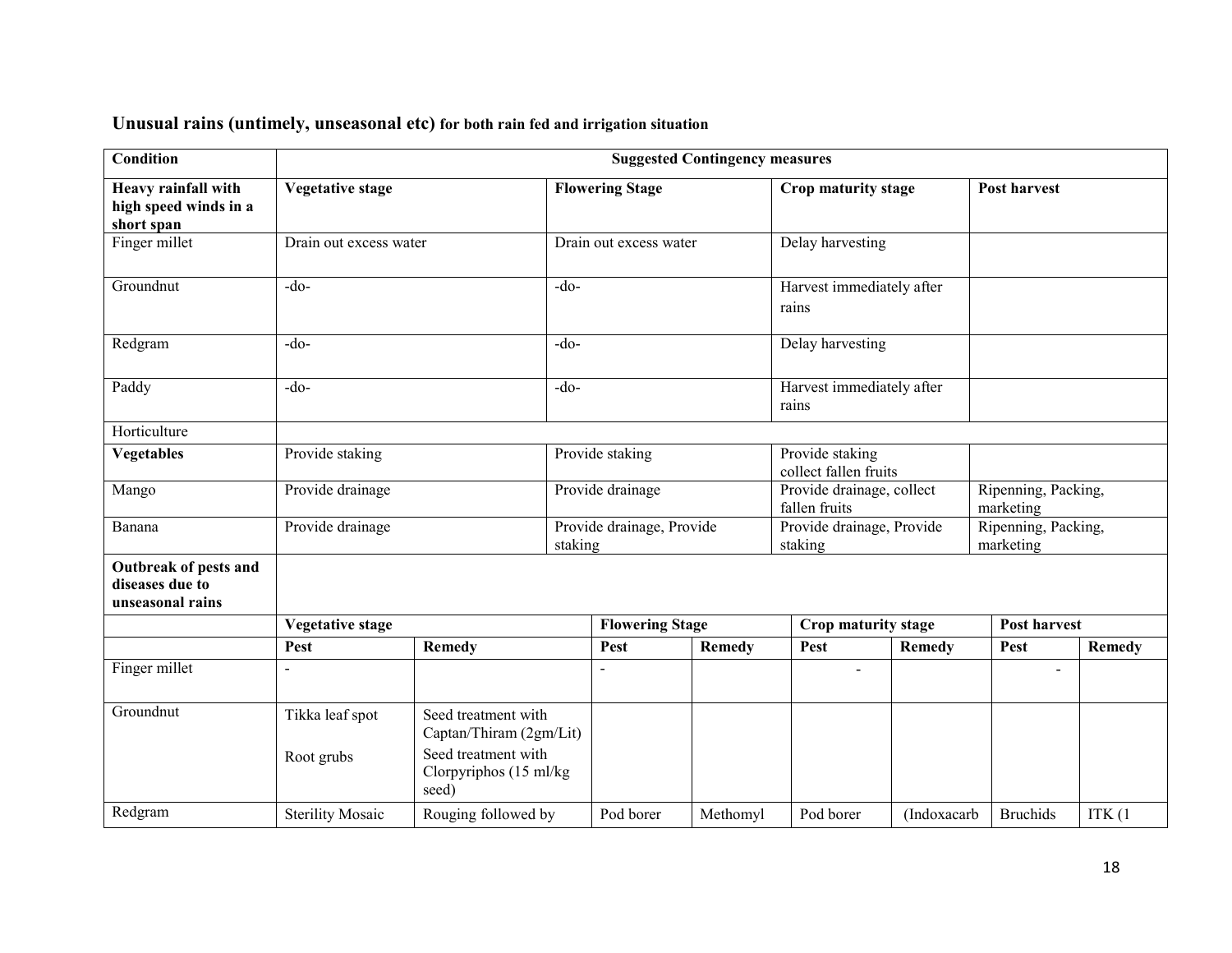|                | disease            | Dicofol 3ml/Lit spray          |             | (0.6gm/Lit) |            | $0.5$ gm/Lit) | inch sand |
|----------------|--------------------|--------------------------------|-------------|-------------|------------|---------------|-----------|
|                |                    |                                |             |             |            |               | on top    |
|                |                    |                                |             |             |            |               | layer);   |
|                |                    |                                |             |             |            |               | Neem      |
|                |                    |                                |             |             |            |               | leaves    |
| Paddy          | <b>Blast</b>       | Carbendazim seed               |             |             |            |               |           |
|                | Leaf folder        | treatment $(2 \text{ gm/Lit})$ |             |             |            |               |           |
|                | Stem borer         | Tricyclozole (0.6gm/Lit)       |             |             |            |               |           |
|                |                    | Chlorpyriphos (2ml/Lit)        |             |             |            |               |           |
| Horticulture   |                    |                                |             |             |            |               |           |
| Vegetables     |                    |                                |             |             |            |               |           |
| Tomato         | Blight             | Mancozeb (2gm/Lit)             | Fruit borer | Triazophos  |            |               |           |
|                |                    |                                |             | (2gm/Lit)   |            |               |           |
| <b>Brinjal</b> |                    |                                | Shoot and   | Triazophos  |            |               |           |
|                |                    |                                | Fruit borer | (2gm/Lit)   |            |               |           |
| Chillie        | Murda Complex      | Imidachloprid (0.5<br>ml/Lit)  |             |             |            |               |           |
| Mango          |                    |                                | Powdery     | Wettable    | Fruitflies | Pheromone     |           |
|                |                    |                                | mildew      | sulphur     |            | Lure          |           |
|                |                    |                                |             | (3gms/Lit)  |            | (Methyl       |           |
|                |                    |                                |             |             |            | Eugenol)      |           |
| Banana         | Sigatoka leaf spot | Copper oxy Cloride             |             |             |            |               |           |
|                |                    | (3gm/Lit)                      |             |             |            |               |           |
|                | Bunchy top         | Rouging followed by            |             |             |            |               |           |
|                |                    | Dimethoate spray               |             |             |            |               |           |
|                | Rhizome weevil     | Carbofuran 10 gm/Plant         |             |             |            |               |           |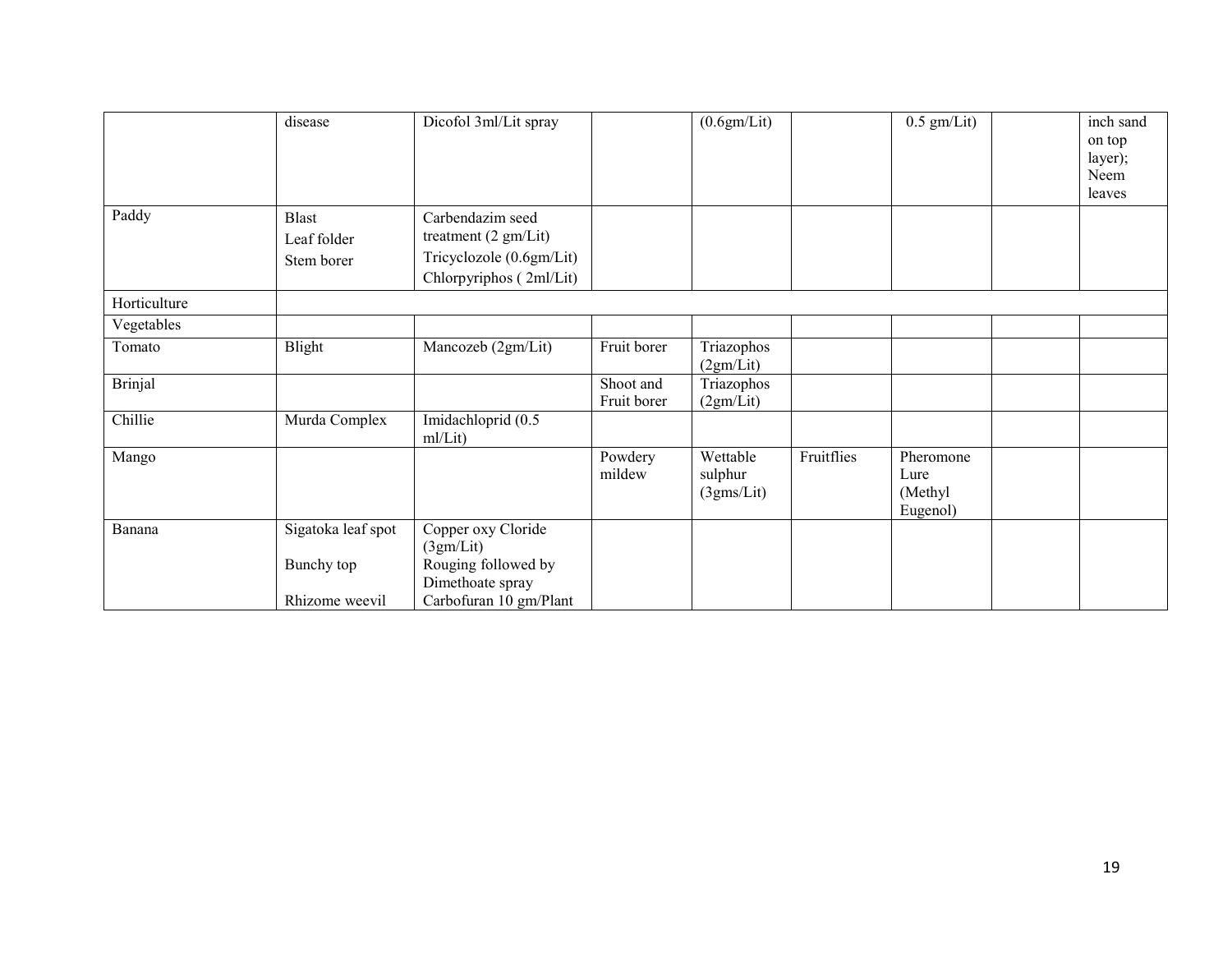## 2.3 Extreme events: Heat wave/cold wave/Frost/Hailstrom/Cyclone

| <b>Extreme event type</b> |                          |  | <b>Suggested contingency measure</b> |                           |            |
|---------------------------|--------------------------|--|--------------------------------------|---------------------------|------------|
|                           | Seedling / nursery stage |  | Vegetative stage                     | <b>Reproductive stage</b> | At harvest |
| <b>Heat Wave</b>          |                          |  | NA                                   |                           |            |
| Cold wave                 |                          |  |                                      |                           |            |
| Frost                     |                          |  |                                      |                           |            |
| Hailstorm                 |                          |  |                                      |                           |            |
| Cyclone                   |                          |  |                                      |                           |            |

## 2.4 Contingent strategies for Livestock

| Drought            | <b>Suggested Contingency measures</b>         |                                           |                            |  |  |  |  |  |  |
|--------------------|-----------------------------------------------|-------------------------------------------|----------------------------|--|--|--|--|--|--|
|                    | <b>Before the event</b>                       | During the event                          | After the event            |  |  |  |  |  |  |
| Feed and fodder    | Insurance                                     | Utilizing fodder fro perennial trees and  | Availing insurance culling |  |  |  |  |  |  |
| availability       | Encourage perennial fodder on bunds and       | fodder bank reserves utilizing silage     | unproductive livestock     |  |  |  |  |  |  |
|                    | waste land on community basis                 | Sprinkling 10% of jaggary solution        |                            |  |  |  |  |  |  |
|                    | Establishing fodder banks, encouraging fodder | Urea lick cake                            |                            |  |  |  |  |  |  |
|                    | crops in irrigated area                       | Transporting excess fodder from adjoining |                            |  |  |  |  |  |  |
|                    | Silage-using excess fodder for silage         | district                                  |                            |  |  |  |  |  |  |
|                    |                                               | Use of feed mixtures                      |                            |  |  |  |  |  |  |
| Drinking water     | Preserving water in the tank for drinking     | Using preserved water in the tanks f for  |                            |  |  |  |  |  |  |
|                    | purpose                                       | drinking                                  |                            |  |  |  |  |  |  |
|                    | Excavation of borewells                       | Whenever ground water resources are       |                            |  |  |  |  |  |  |
|                    |                                               | available priority for drinking purpose   |                            |  |  |  |  |  |  |
| Health and disease | Veterinary preparedness with medicines and    | Conducting mass animal Health camps and   | Culling sick animals       |  |  |  |  |  |  |
| management         | vaccines                                      | treating the affected once in campaign    |                            |  |  |  |  |  |  |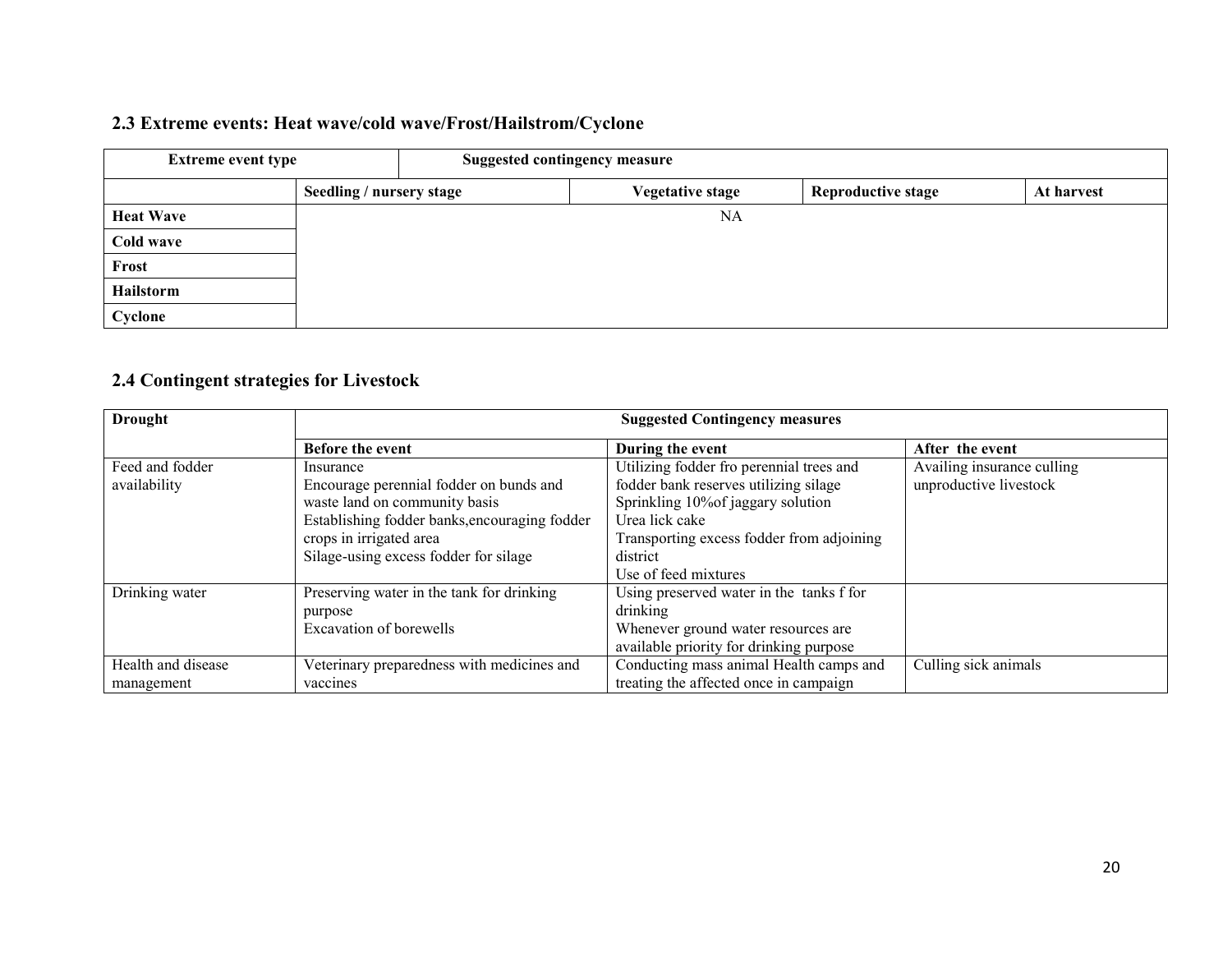## 2.5 Contingent strategies for Poultry

| <b>Drought</b>                  |                                                                    | <b>Suggested Contingency measures</b> |                                                        |  |  |  |
|---------------------------------|--------------------------------------------------------------------|---------------------------------------|--------------------------------------------------------|--|--|--|
|                                 | Before the event                                                   | During the event                      | After the event                                        |  |  |  |
| Shortage of feed<br>ingredients | Insurance and integration                                          | Utilizing from feed serve bank        | Availing insurance<br>Strengthening feed reserve banks |  |  |  |
|                                 | Establishing feed serve bank                                       |                                       |                                                        |  |  |  |
| Drinking water                  |                                                                    |                                       |                                                        |  |  |  |
| Health and disease              | Emergency                                                          | Campaigns and mass vaccination        | Culling affected birds                                 |  |  |  |
| management                      | Veterinary preparedness with medicines and<br>vaccination to birds |                                       |                                                        |  |  |  |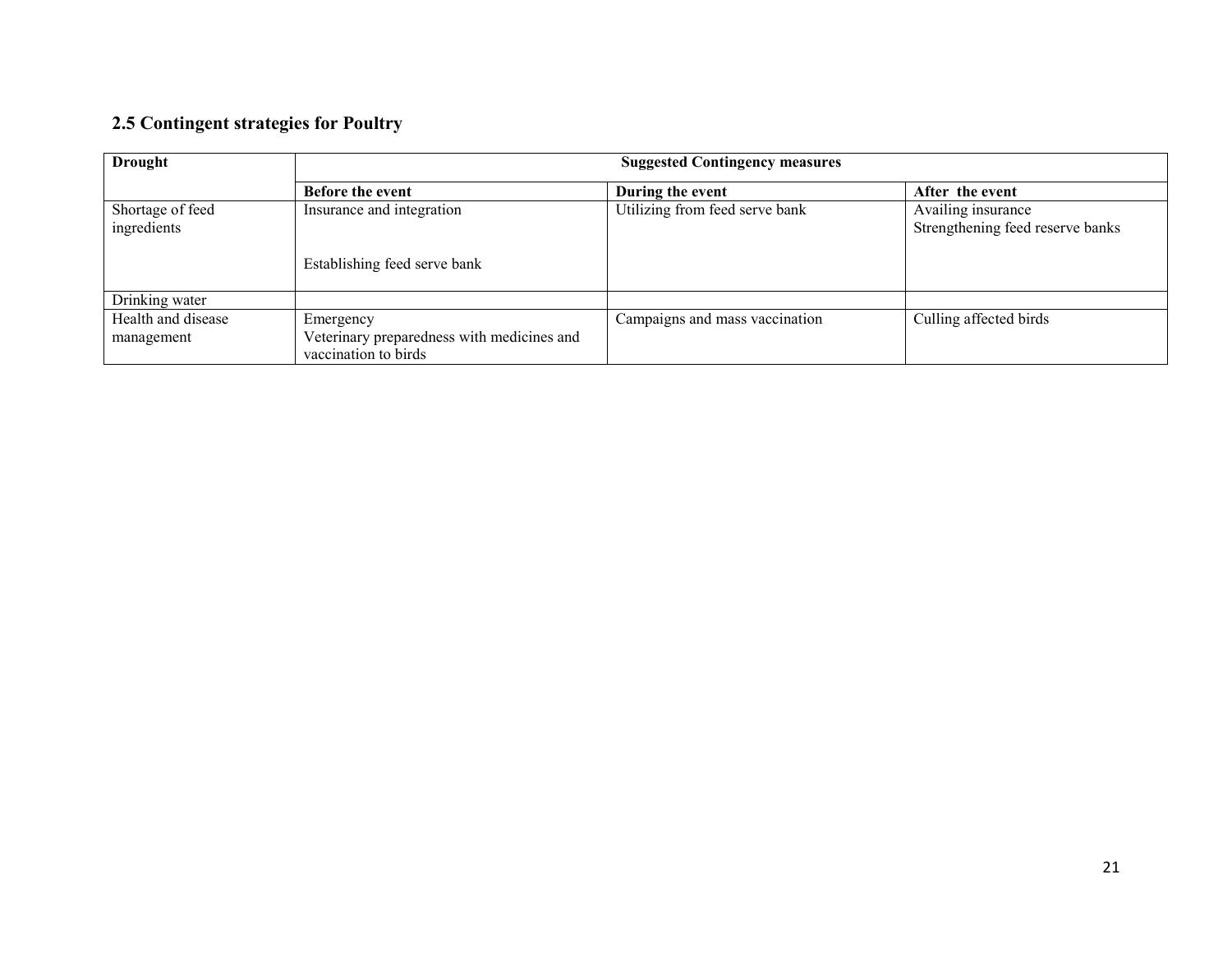## Annexure 1: Location Map

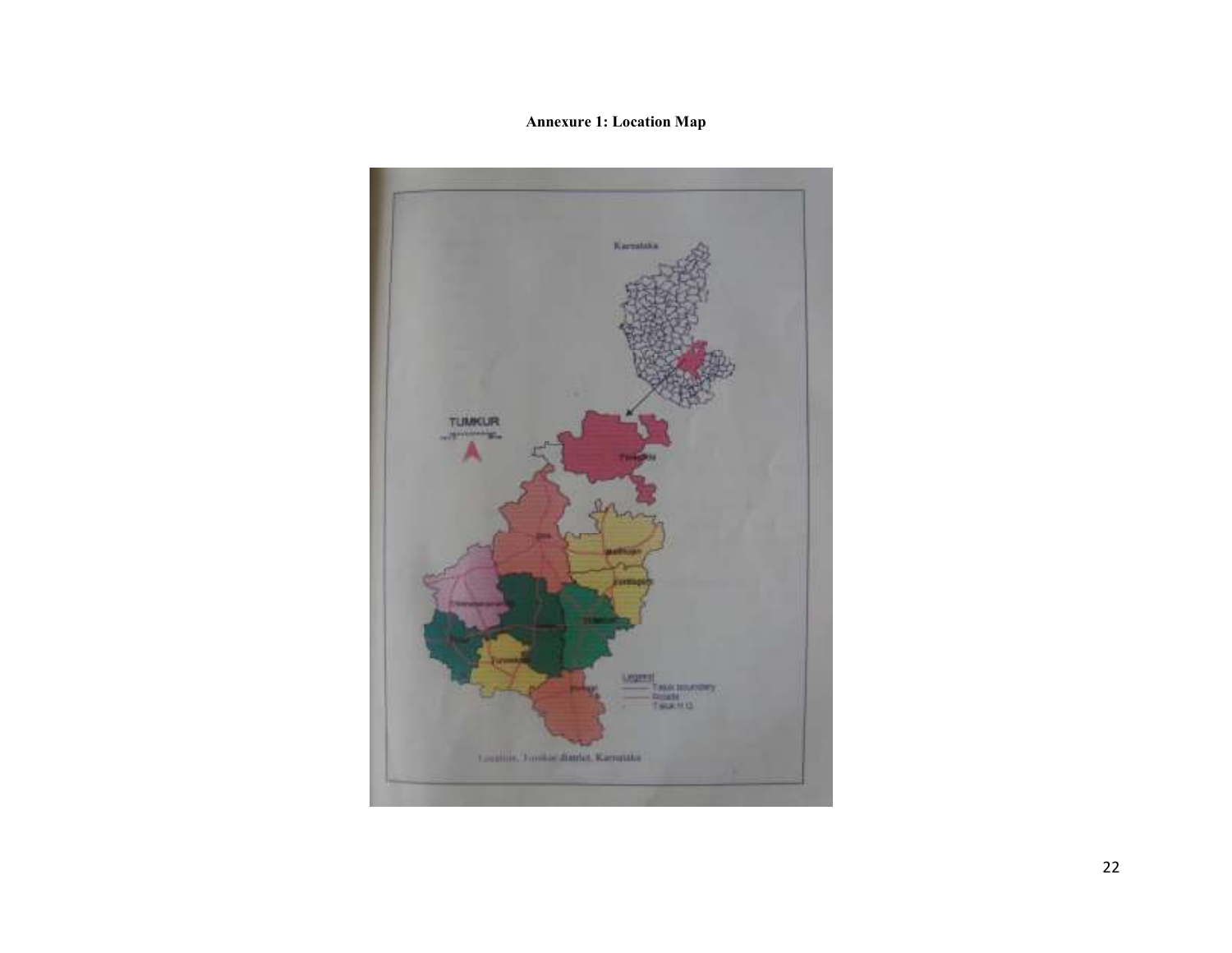| <b>Annexure 2: Average Annual Rainfall</b> |  |
|--------------------------------------------|--|
|--------------------------------------------|--|

### Annual average rainfall of Tumkur District from 1998 to 2009

| Sl no          | <b>Taluks</b>       | <b>Normal</b> | 1998  | 1999  | 2000  | 2001  | 2002  | 2003  | 2004  | 2005   | 2006  | 2007  | 2008  | 2009  |
|----------------|---------------------|---------------|-------|-------|-------|-------|-------|-------|-------|--------|-------|-------|-------|-------|
|                | C.N.Halli           | 503.8         | 578.4 | 559.9 | 719.6 | 401.3 | 409.6 | 276.6 | 480.2 | 667.1  | 483.4 | 563.5 | 594.2 | 584.0 |
| $\overline{2}$ | Gubbi               | 617.8         | 564.1 | 415.6 | 818.1 | 471.0 | 370.4 | 355.5 | 558.8 | 626.6  | 327.1 | 516.2 | 642.2 | 585.2 |
| $\overline{3}$ | Kunigal             | 700.5         | 954.7 | 804.6 | 970.8 | 570.9 | 406.2 | 495.2 | 695.1 | 1091.6 | 496.8 | 900.4 | 765.3 | 676.8 |
| $\overline{4}$ | Koratagere          | 637.5         | 864.8 | 871.3 | 849.3 | 789.1 | 528.8 | 592.5 | 944.8 | 1139.8 | 542.5 | 804.6 | 911.3 | 669.4 |
| 5              | Madhugiri           | 557.0         | 778.1 | 536.7 | 677.4 | 634.3 | 309.8 | 348.9 | 536.0 | 847.2  | 452.7 | 692.7 | 881.7 | 660.7 |
| 6              | Pavagada            | 485.0         | 472.3 | 376.6 | 4695  | 457.7 | 260.8 | 251.4 | 350.4 | 571.6  | 342.4 | 471.8 | 712.5 | 480.2 |
| $\tau$         | Sira                | 520.2         | 661.6 | 531.9 | 794.0 | 551.9 | 466.1 | 357.5 | 532.6 | 897.5  | 422.3 | 709.4 | 894.7 | 727.9 |
| $\,8\,$        | Tiptur              | 612.6         | 711.2 | 858.7 | 743.8 | 642.5 | 520.2 | 498.8 | 596.1 | 827.1  | 499.8 | 691.7 | 741.7 | 767.4 |
| 9              | Tumkur              | 629.0         | 850.2 | 812.8 | 1004  | 759.7 | 435.6 | 530.6 | 726.0 | 973.5  | 677.2 | 883.7 | 941.6 | 842.9 |
| 10             | Turuvekere          | 665.9         | 845.6 | 636.0 | 681.3 | 672.8 | 497.4 | 460.6 | 843.6 | 699.3  | 460.2 | 609.4 | 715.6 | 644.9 |
|                | Average<br>rainfall | 592.9         | 728.1 | 648.4 | 772.8 | 595.1 | 420.5 | 416.8 | 626.4 | 834.1  | 470.4 | 684.3 | 780.1 | 664.2 |